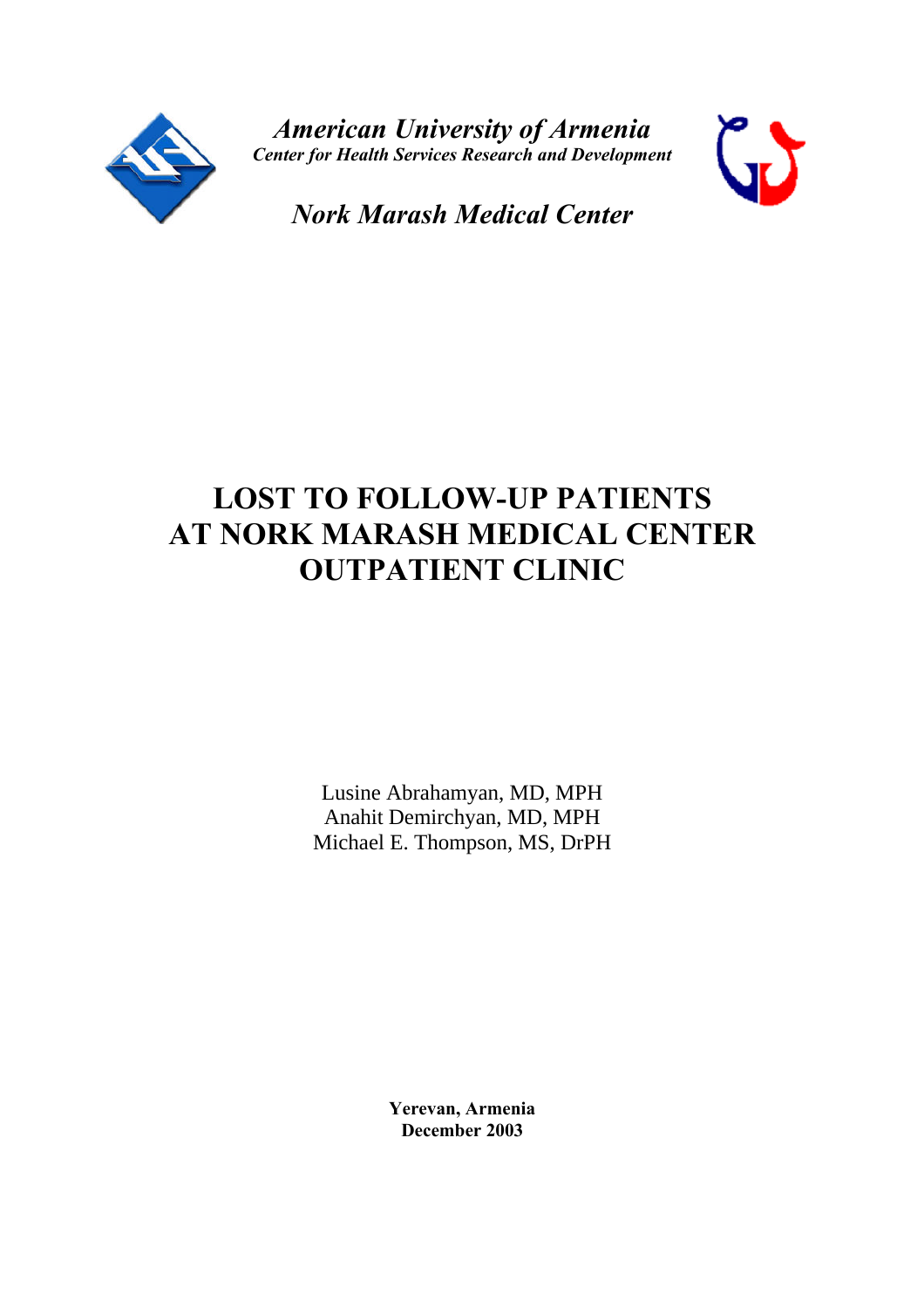# **TABLE OF CONTENTS**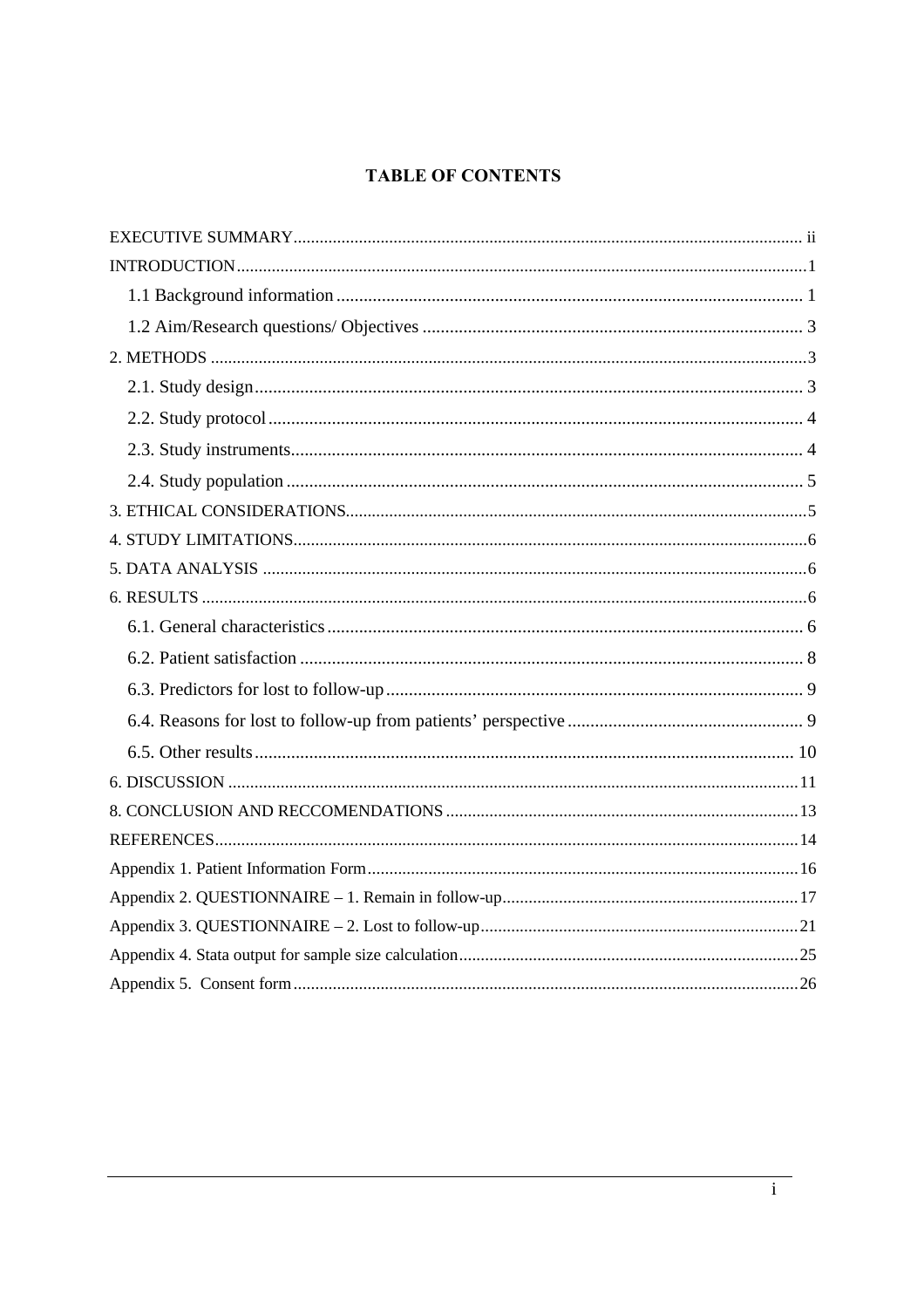#### **EXECUTIVE SUMMARY**

**Purpose.** This project examined the factors and explored the reasons for drop out of patients from follow-up at the Yerevan Nork Marash Medical Center (NMMC).

**Background information.** A follow-up program is an integral aspect of high-quality care in any health care facility. One of the steps in establishing a comprehensive system for patient followup is the investigation of causes/determinants contributing to lost to follow-up. Prior research revealed that low perceived severity of illness, coupled with the costs and inconvenience of care, patient satisfaction, and the patient-provider communication skills influence the follow-up status of patients.

NMMC provides a wide range of cardiology and cardiovascular surgery services to both adult and pediatric populations of Armenia. Since March 2000 a collaborative project between the American University of Armenia and NMMC developed and implemented quality improvement program at NMMC. The hospital physicians identified lost to follow-up as one of the weak points in NMMC activities. The present study was carried out at NMMC Adult Cardiology and Arrhythmology Departments in order to examine the predictors for lost to follow-up and the underlying reasons.

**Methods.** The study was an analytical, cross-sectional group comparison (two groups) design. The first group was composed of patients remaining in the follow-up and the second group composed of lost to follow-up patients. Information on all patients admitted to the Outpatient Clinic's Adult Cardiology Department or Arrhythmology Department during data collection period was collected and entered into a developed patient information form. Patients who were present for their follow-up visit were contacted by telephone the next day and were administered the survey questionnaire (Questionnaire # 1). The criterion for considering a patient as lost to follow-up was the absence from a visit beyond one week of the recommended date for follow-up. Patients who did not come to follow-up were contacted after a week and administered another questionnaire (Questionnaire # 2).

**Sample.** The sample size was calculated estimating the prevalence of satisfaction as 90% in the group of patients remaining in the follow-up and to detect at least 25% lower satisfaction in the group of patients lost to follow-up. The fact that lost patients composed 20 % in the target population was also considered. Overall, 112 patients in the group of patients remaining in the follow-up and 30 patients lost to follow-up were interviewed.

**Ethical considerations.** The research proposal was reviewed and approved by the Institutional Review Board (IRB) within the College of Health Science at the AUA. Before the interview, oral consent was provided to patients.

**Results.** Two groups were similar with respect to distributions across age, gender and departments. There was a statistically significant association between the outcome (remain in follow-up or lost to follow-up) and type of secondary visit (secondary outpatient versus secondary post-surgical). There was no statistically significant difference by current health status. In the group of patients remaining in the follow-up, 94.5% were satisfied with services,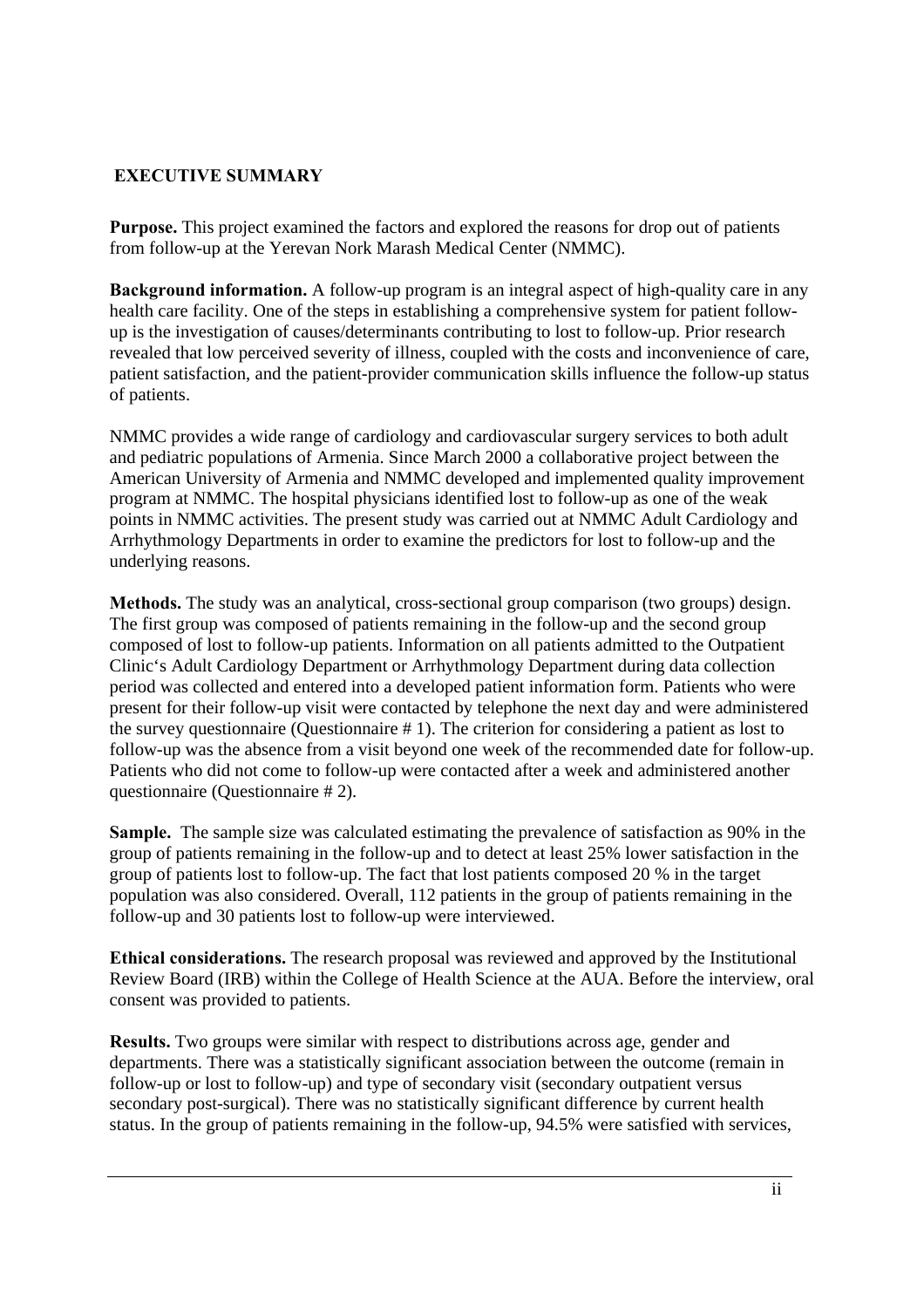while in the group of patients lost to follow-up 89.7% were satisfied. Only type of visit was identified as a predictor of the outcome. The odds of outcome (remaining in follow-up versus lost to follow-up) was by 2.5 times higher in the group of patients with secondary post-surgical visit vs. patients with secondary outpatient visit (p value was 0.03).

The reasons for not coming to follow-up were explored among the 30 patients lost to follow-up. The results showed almost half of the lost patients (n=14) planned to come to follow-up later. Almost one-third of the lost patients pointed as a reason that they 'feel good and have no need to come to follow-up'. The time for recommended follow-up was inconvenient for 33.3% of the lost to follow-up patients.

**Conclusions/Recommendations.** The study showed that patient satisfaction was acceptable within the identified departments. Patients with secondary outpatient visits were more likely to drop out from follow-up than patients with secondary post-surgical visits. The examination of reasons for lost to follow-up from patients' perspective revealed the areas where some changes were needed.

Based on the obtained results NMMC is advised to:

- Develop standardized written follow-up protocols for post-surgical and ambulatory patients with different conditions.
- Develop an electronic database for patients' daily flow and follow-up in the Adult Cardiology Department.
- Establish a follow-up center in the hospital.
- Develop follow-up forms to include the information of many follow-up visits in one form.
- Conduct larger scale survey to measure the exact drop out rate and examine other predictors for lost to follow-up (patients' education, income, traveling time and/or distance, functional assessment for cardiovascular system).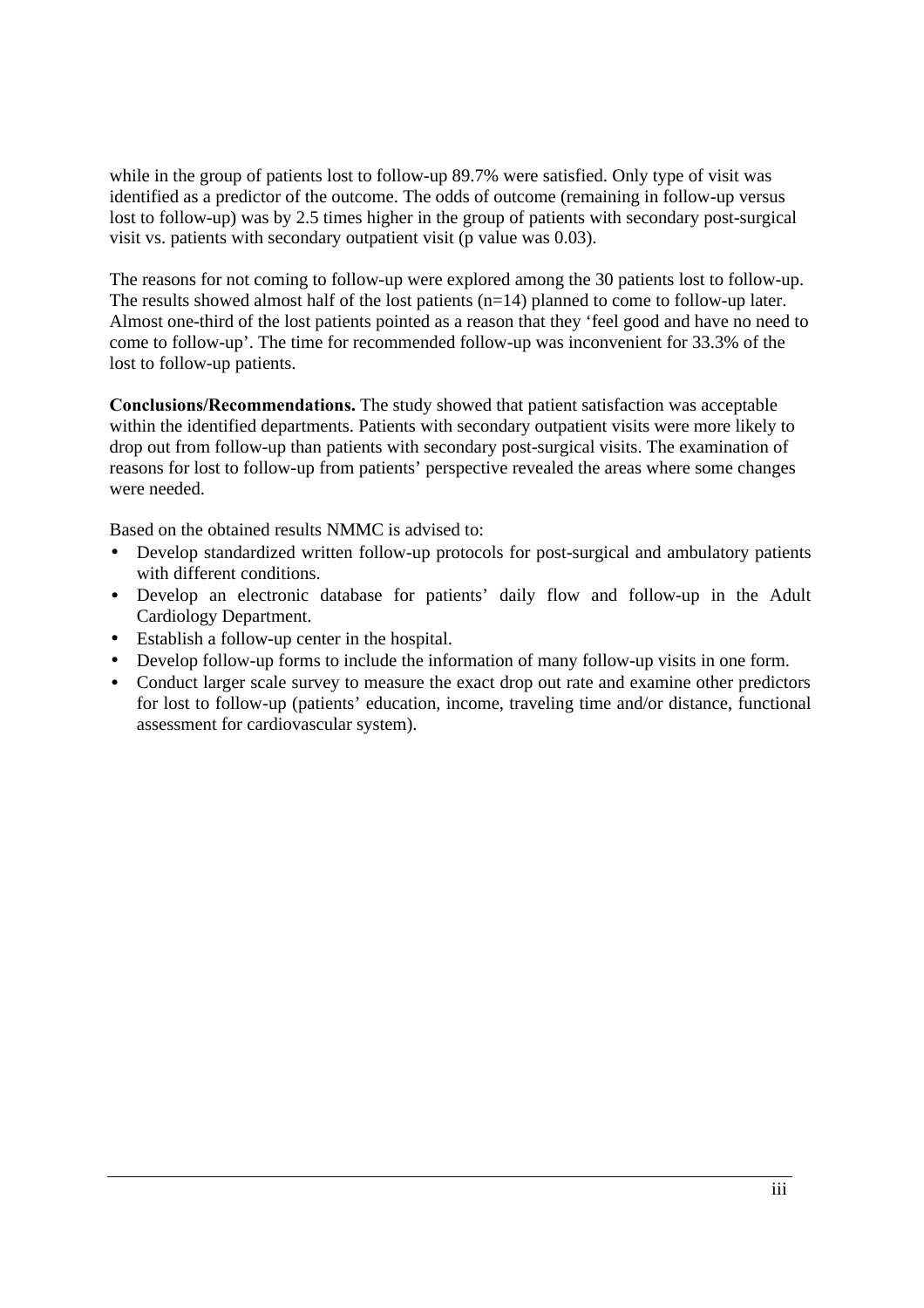## **INTRODUCTION**

#### **1.1 Background information**

Quality is an attribute that medical care can have in varying degrees (1). By the 1980s an important term for addressing the quality of health care was *quality assurance,* which was replaced by the descriptive phrase *continuous quality improvement* in the early 1990s (2,3). C*ontinuous quality improvement* promotes a measurement and assessment cycle that allows for continuous and ongoing study and improvement of patient care processes (2). In this scope, performance improvement is one of the results of quality improvement (2).

Performance improvement can be reached through performance assessment/measurement. According to Joint Commission on Accreditation of Healthcare Organizations (JCAHO) the goal of performance measurement in health care is "to accurately understand the cause(s) of current performance so better results can be achieved through focused improvement actions" (2). JCAHO identifies nine dimensions of performance measurement, one of which is the *continuity*- "the degree to which the patient's care is coordinated among disciplines, among organizations, and over time"(2). One of the aspects of continuity of care is the patients' follow-up. A followup program is an integral aspect of high-quality care in any health care facility (4). This enables health care providers to have full information about both short and long-term effects/results of their prescribed treatment and to make relevant decisions.

One of the steps for establishing a comprehensive system for patient follow-up is the investigation of causes/determinants contributing to lost to follow-up. In reality, the underlying characteristics that predispose a patient to become lost to follow up are difficult to identify and control (5). The longer follow-up programs last, the greater the loss to follow-up, which may undermine attaining health care goals (6). Moreover, several studies identified causes of lost to follow-up (7-9). In a study of outpatients with essential hypertension from a medical clinic a subset of dropouts was interviewed (8). Patients who were less severely ill by several indicators were the most likely to drop out. The low perceived severity of illness, coupled with the costs and inconvenience of care and the lack of physician enthusiasm for the treatment of mild hypertension, leads to non-compliance with follow-up (8). In another study 91% of the participants mentioned "that they were asymptomatic" as the main reason why they had not returned (9).

Decisions about whether or not to comply often cannot be predicted by therapists or researchers, while they are rational from the patient's perspective (10). Several studies measured the prevalence of compliance with recommendations, including follow-up, and identified the reasons for non-compliance for particular diseases (11-14). In two studies dealing with patients after percutaneous breast core biopsy, surgical or non-surgical follow-up was recommended to patients (15-16). The assessment of recommended follow-up revealed that the compliance was higher for patients receiving surgical recommendation than for patients receiving imaging surveillance recommendation (15-16). The role of patient satisfaction; the patient-provider communication skills; and understanding of the purpose, the time, and the place of follow-up by patients also have influenced the follow-up status of patients (17-18).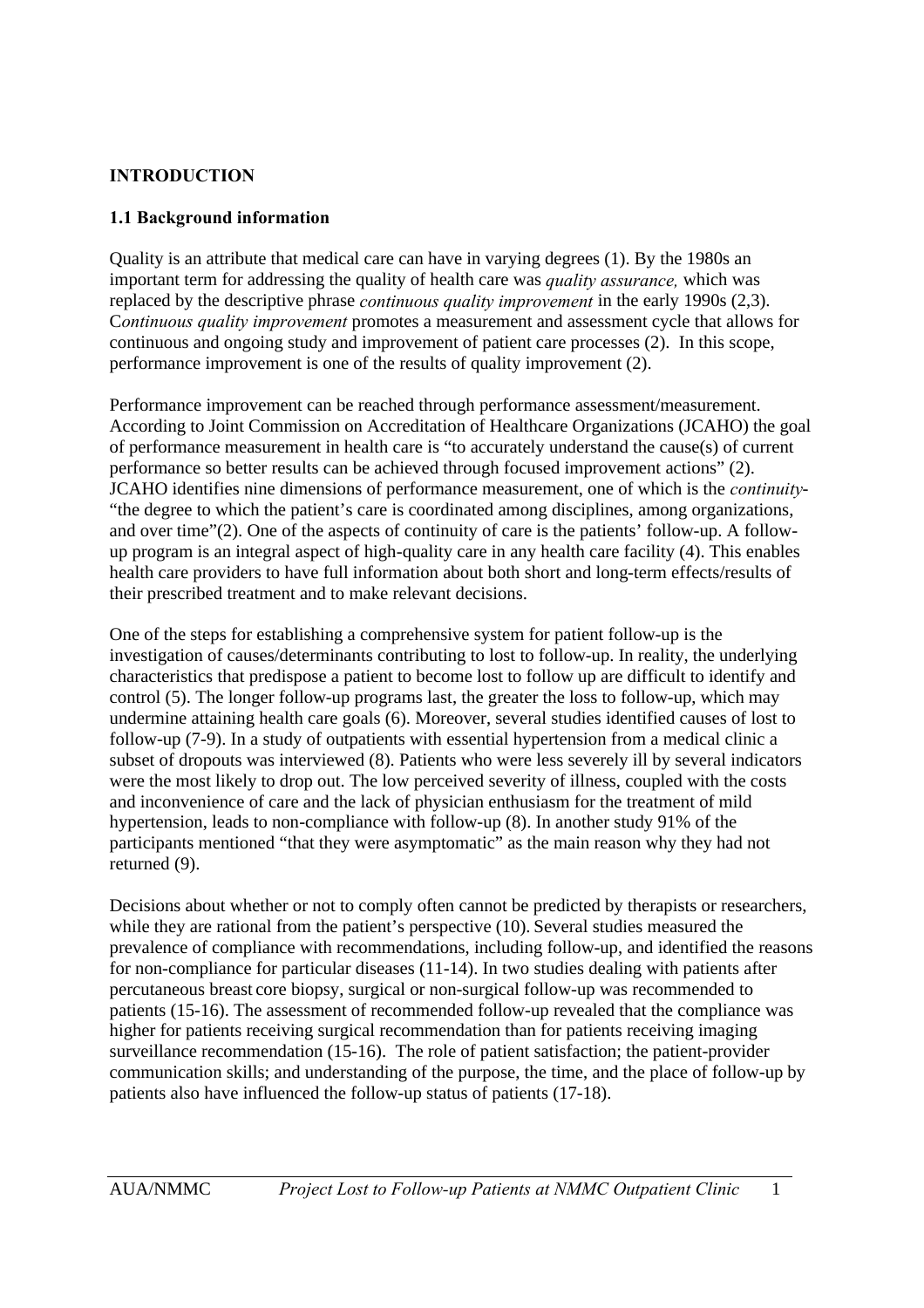Health professionals need to understand reasons for non-compliance if they are to provide supportive care. The underlying reasons/causes for non-compliance should be studied for a particular setting (disease, population, and health care facility) to make appropriate recommendations and conclusions.

This project examined the factors and explored the reasons for drop out at the Yerevan Nork Marash Medical Center (NMMC). NMMC provides a wide range of cardiology and cardiovascular surgery services to both adult and pediatric populations (19). The hospital consists of an Outpatient Clinic with three Departments: Adult Cardiology, Pediatric Cardiology and Arrhythmology, Inpatient Clinic Surgical Department and Intensive Care Unit (ICU). The majority of patients are treated in outpatient settings alone, as their condition does not need hospitalization. In other cases, patients are seen in Inpatient Clinic or the Emergency Room prior to admission to the Outpatient Clinic, and/or follow-up (19).

Since March 2000, a collaborative project between the Center for Health Services Research and Development (CHSR) at the American University of Armenia (AUA) and the Nork Marash Medical Center (NMMC) developed and implemented a quality improvement program at NMMC (20). In the scope of this project, NMMC has undergone internal evaluation to assess the extent of its compliance with Joint Commission International Accreditation (JCIA) standards. The evaluation revealed that NNMC has the ability to generate all the clinical, financial, and utilization data needed to meet its managerial and other needs (20). In June 2001, under the framework of the AUA/NMMC project (ANP), a feasibility study for the establishment of a patient follow-up center at NMMC was conducted (4). NMMC staff previously identified the lack of standardized protocols for the follow-up of patients who undergo cardiac surgery at the hospital as a weakness (4). Although the study presented a feasibility and cost analysis of the establishment of a patient follow-up center (PFUC) at the NMMC, the center was not established because of the lack of finances. Furthermore, in July 2001 under the same framework of ANP a report on the Data Collection and Analysis in NMMC emphasized that "although the system is designed to capture the occurrence of the events of interest indefinitely after the patient's discharge, there is a high rate of lost to follow-up, which makes it impossible to have a complete account of events that occur following discharge" (19). According to Outpatient Clinic's physicians, the drop out rate at the Outpatient Clinic was about 15-20 % and there were some factors predisposing to the lost to follow-up such as patients' health status and the cost of services. Also, patients themselves provided some reasons for drop out. Both the predisposing factors and the reasons for lost to follow-up need to be studied to make clear recommendations for improving the continuity of care at NMMC.

In 2003 ANP staff performed a study among patients treated in the Inpatient Clinic. One of the purposes of the study was to define the satisfaction of patients (mainly surgical) with doctors, nursing care and different services provided in Inpatient Clinic and Outpatient Clinic. The study revealed that about 96% of patients were satisfied by nursing and 92% by doctor care at Outpatient Clinic (unpublished data).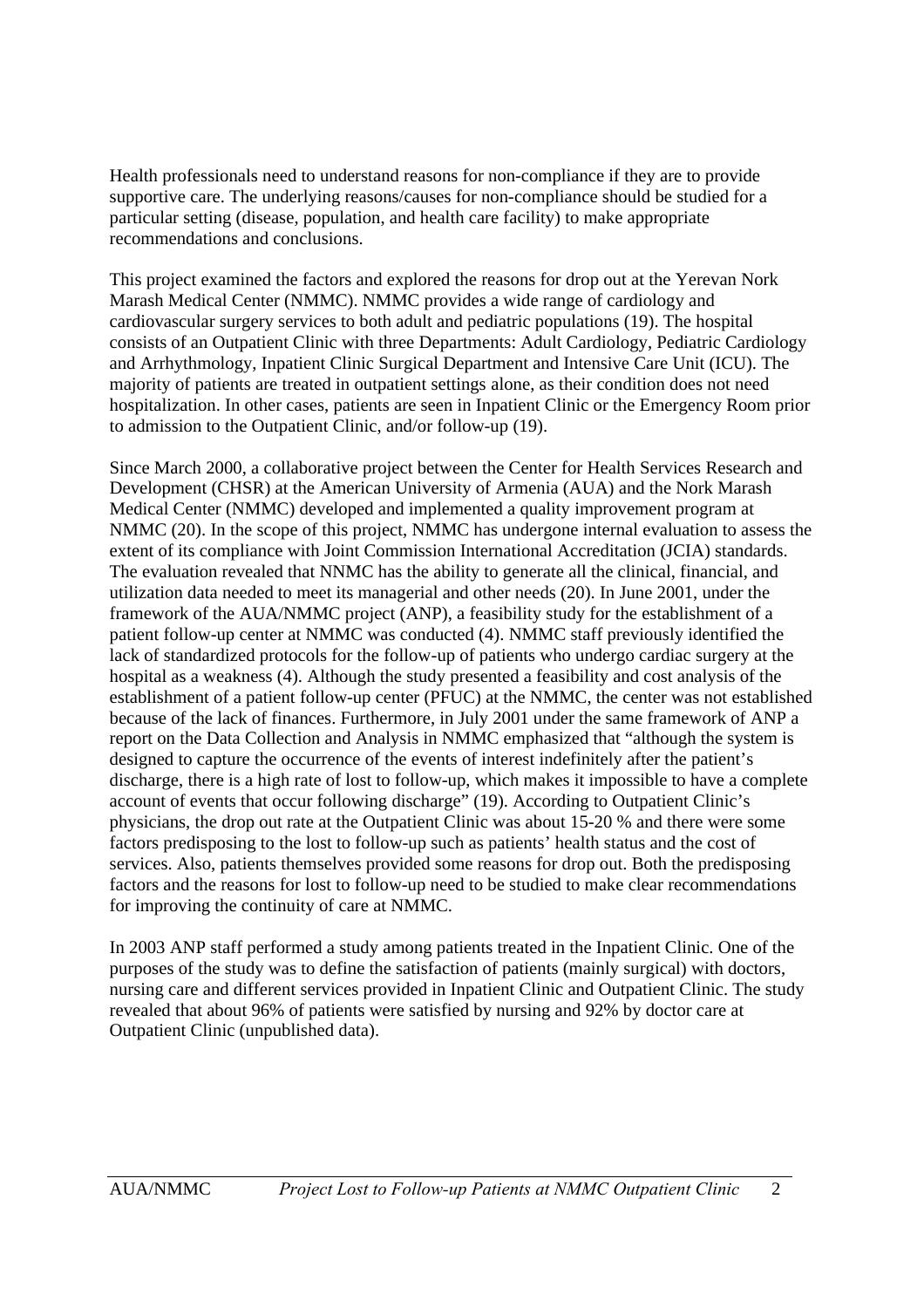## **1.2 Aim/Research questions/ Objectives**

**Aim of the study.** The present project examined the factors predisposing to drop outs from follow-up and explored the reasons for these losses at the Outpatient Clinic of NMMC.

**Research questions.** The research questions of the study were:

- 1. What are the characteristics of patients who return to follow-up compared with patients who do not return for follow-up (drop-out patients)?
- 2. What is the patient satisfaction in the Outpatient Clinic?
- 3. What are the predictors for the loss to follow up?
- 4. What are the major reasons for lost to follow-up from the patients' perspective?

**Study objectives** The main objectives of the study were:

- 1. Compare the characteristics of patients, who return for follow-up with those who drop out (age, gender, type of visit, etc.)
- 2. Provide data on patient satisfaction with the services provided at the Outpatient Clinic
- 3. Reveal the causes predisposing to drop out from follow-up
- 4. Explore the reasons of lost to follow-up among drop out patients
- 5. Reveal the obstacles and make recommendations to improve the follow-up service and, thus, the quality of health care and patient health outcomes at NMMC.

For the study, it was hypothesized that, in the Outpatient Clinic patient satisfaction would be 90% if measured for both surgical and non-surgical patients. It was also hypothesized, that there would be by 25% more satisfied patients in the group of patients who kept their follow-up visits, than in patients who were lost to follow-up  $(H_0)$ .

#### **2. METHODS**

#### **2.1. Study design**

The study was an analytical, cross-sectional group comparison (two groups) design. The first group consisted of patients remaining in follow-up and the second group consisted of patients lost to follow-up. The study provided descriptive data regarding patients' age, gender, type of visit and current health status. These data were compared between the two groups of patients. The study analyzed the possible factors predisposing to lost to follow-up and explored the reasons.

The independent variables represented characteristics of patients who visit the Outpatient Clinic's Adult Cardiology or Arrhythmology Departments, such as their age, gender, current health status, the type of visit (post-surgical or ambulatory), and patient satisfaction. The dependent variable was the outcome of the visit in terms of the recommended visit for follow-up, whether it happened or did not happen.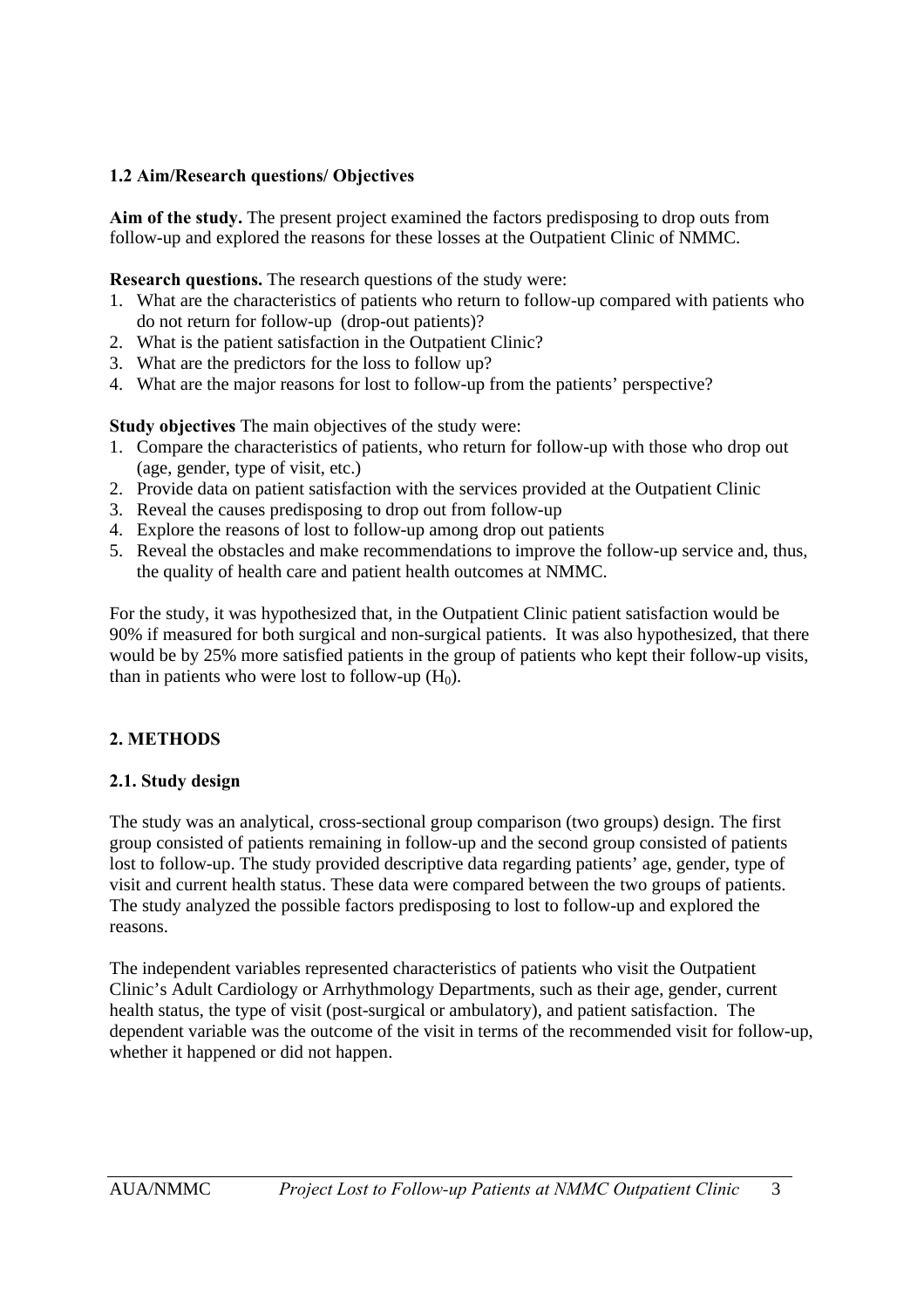#### **2.2. Study protocol**

Nurses in the Outpatient Clinic's Adult Cardiology Department maintain journals for follow-up day and time for every patient. When a patient comes to follow-up, nurses mark the visit in this journal. The journals also have information on whether the visit was supposed to be primary (the first visit of the patient) or secondary (a follow-up visit). In the Outpatient Clinic's Arrhythmology Department, the same mentioned information is kept in a separate electronic database.

Information on all patients admitted to the Outpatient Clinic's Adult Cardiology Department or Arrhythmology Department was collected and entered into a developed patient information form (Appendix 1). Patients' telephone numbers were taken from electronic databases of the Adult Cardiology and Arrhythmology Departments. Every day, the information of the previous day's visits was taken from the journals. Patients who were present on their follow-up visit, were contacted by telephone the next day and were administered the survey questionnaire (Questionnaire # 1, Appendix 2). The criterion for considering a patient as lost to follow-up was absence of a visit beyond one week of the recommended date for follow-up. Patients not coming to follow-up were contacted and administered a different questionnaire (Questionnaire # 2, Appendix 3). Patients who made unscheduled visit during these seven days were not considered as lost to follow-up and were not enrolled in the study. On the other hand, if during the phone conversation the lost patient mentioned that he/she planned to come to follow-up later, after one week of recommended date of follow-up, he/she was enrolled in the study. These patients were considered as lost to follow-up. This reason for loss to follow-up was included in the Questionnaire #2 as one of options in the question related to the reasons of not coming to followup visit. There were patients who made more that one visit during the data collection period. Each patient participated in the survey only once.

To survey patients remaining in the follow-up, all patients who met the eligibility criteria and need a follow-up visit in the specified department from June 13, 2003 to July 5, 2003 were contacted. Overall, 167 telephone numbers were used to survey 112 patients. Only 2 persons refused to participate. It was impossible to contact the patients using the remaining 53 telephone numbers. Data on lost patients were collected both retrospectively and prospectively. For this purpose the contacts of lost patients from June 2, 2003 to July 17, 2003 were used. Overall, 56 phone numbers were used to survey 30 patients. Only 4 patients refused to participate and it was impossible to contact patients through 22 phone numbers.

#### **2.3. Study instruments**

All study instruments were developed by ANP Project staff and revised by experts and ANP project coordinator. A patient information form was used to identify and contact study participants. This form included the name of patient, his/her telephone number, the date of recommended follow-up, age and gender, information if the patient came to follow-up visit or not and, finally the result of the interview. Two different questionnaires (Questionnaire  $\# 1 \& 2$ ) were developed for patients remaining in the follow-up and patients lost to follow-up. The questionnaires were administered by telephone interview. The interviews lasted about 5 minutes for patients remaining in the follow-up (Questionnaire #1) and 7 minutes for patients lost to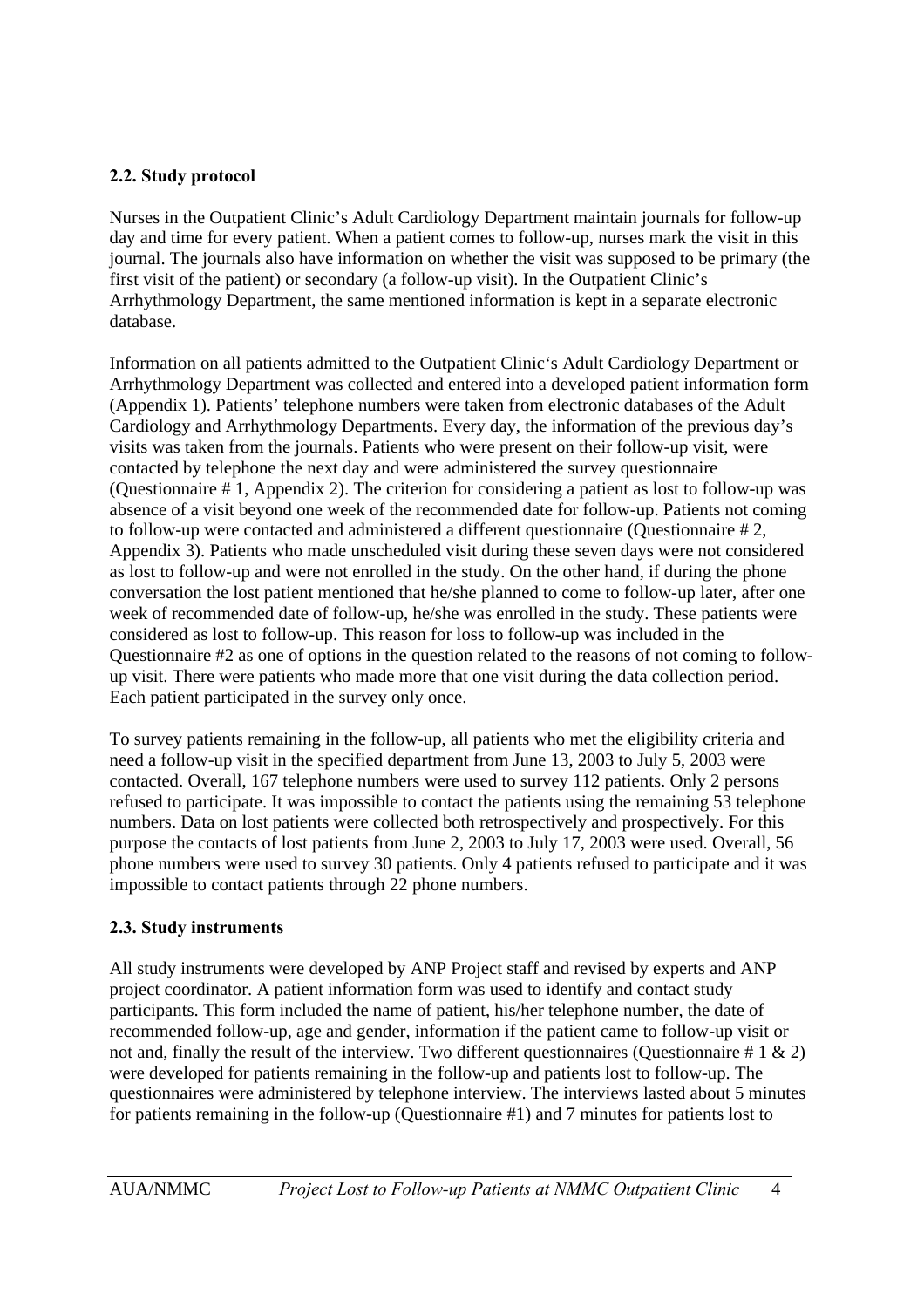follow-up (Questionnaire # 2). Oral consent to participate in the study was taken before the interview. Although two types of questionnaires were developed, they mostly included the same questions. There were questions related to patients' current health status, patient satisfaction, patient-provider communication skills, and perception of affordability of services. The main difference between the questionnaires was the question concerning the reasons for lost to followup included in the questionnaire developed for lost patients. This question had both open-ended and close-ended response options and aimed to catch all possible reasons for not coming to follow-up. Overall, there were 13 questions in Questionnaire # 1 and 14 in Questionnaire # 2.

Questionnaire # 1 was pretested in the Outpatient Clinic among 15 patients who were not enrolled in the study and came to their follow-up visit. After this procedure, necessary corrections were done.

#### **2.4. Study population**

The target population of the study consisted of patients from the Outpatient Clinic's Adult Cardiology Department and the Arrhythmology Department who needed follow-up. The study population consisted of patients who were enrolled in the study and expressed willingness to participate.

The eligibility criteria for participation in the study were as follows:

- Patients who were recommended to make a follow-up visit to the Adult Cardiology Department or the Arrhythmology Department of NMMC
- Patients aged more than 18 years
- Residents of Yerevan

The exclusion criteria were as follows:

• Patients who were already interviewed once

The sample size was calculated using the formula for two-sample comparison of proportions in the Stata statistical software (version 7.0). The prevalence of satisfaction was considered as 90% in the group of patients remaining in the follow-up and it was hypothesized to detect at least 25% lower satisfaction in the group of patients lost to follow-up considering that the lost patients composed 20 % in the target population. Considering the desirable 80 % power and alpha error of 0.05, the sample size was calculated as 112 patients in the group of patients remaining in the follow-up and 28 in the group of drop-out patients. The Stata output of the sample size calculation is presented in Appendix 4.

Finally, 112 patients remaining in the follow-up and 30 patients lost to follow-up were interviewed.

#### **3. ETHICAL CONSIDERATIONS**

The research proposal was reviewed and approved by the Institutional Review Board (IRB) within the College of Health Science at the AUA. Oral consent was provided to patients (Appendix 5). In those cases when the patient refused to participate, his/her willingness was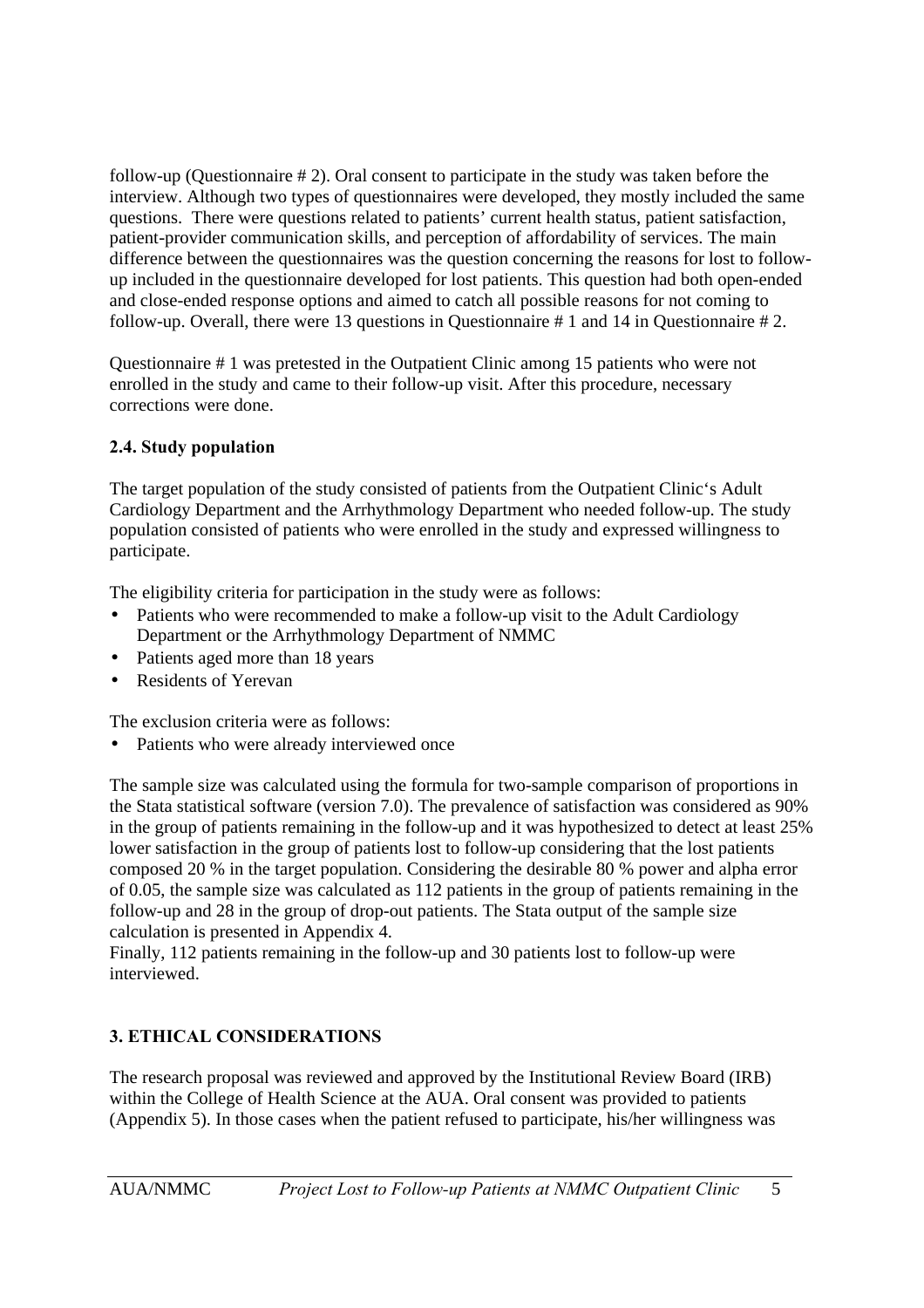respected. The study possessed minimal risk for patients, as the probability and magnitude of expected harm or discomfort were equal and not greater than that of routine physical and psychological tests performed in ordinary patients' daily life. Although the collected data included the information on patients' names and telephone numbers, these data were not entered into the computerized database and were not analyzed.

## **4. STUDY LIMITATIONS**

The study had some limitations. First of all, some of the possible predictors of the lost to followup were excluded from the study because these predictors were difficult to investigate. As stated before, only patients living in Yerevan were enrolled in the study. While selecting patients for the study it was revealed that in the group of patients lost to follow-up there were more patients from the regions than in the group of patients remaining in the follow-up. Data were not collected to approve that fact; this information can be checked in further studies. Patients living in the regions were excluded from the study because the phone survey was not the best one for them due to the lack of phone contacts in many regions and villages.

Another possible predictor could be traveling distance, but information on it from patient's perspective could be very subjective. The interval between the previous referral and the followup visit of interest also could be one of the predictors for drop out (if the interval is longer, the probability of drop out is higher). Unfortunately, this information was not in the database, and patients were not asked this question because the answers could not reflect the exact duration. On the other hand, some patients complained that sometimes the interval was too long.

All interviews were made by one investigator, which could lead to interviewer bias. Another possible limitation of the study could be recall bias.

#### **5. DATA ANALYSIS**

The investigator performed single data entry and data analyses using SPSS 11.0 statistical software. Patient information form data was entered in one database. From this database the results of the interviews (participate, refuse to participate, etc) and distribution of patients by departments were calculated. Both Questionnaires (#1 & # 2) were entered into another database. Because of time constrains, only range checking was used for data cleaning. For data analyses, the following statistical methods were used: frequencies, t-test for continuous data, chi-square test for dichotomous data, and simple and multiple logistic regression.

#### **6. RESULTS**

#### **6.1. General characteristics**

**Age and gender.** The two groups were similar with respect to age distribution (Table 1). The mean age of patients remaining in follow-up was 57.92 ranging from 19 to 83 years of age (SD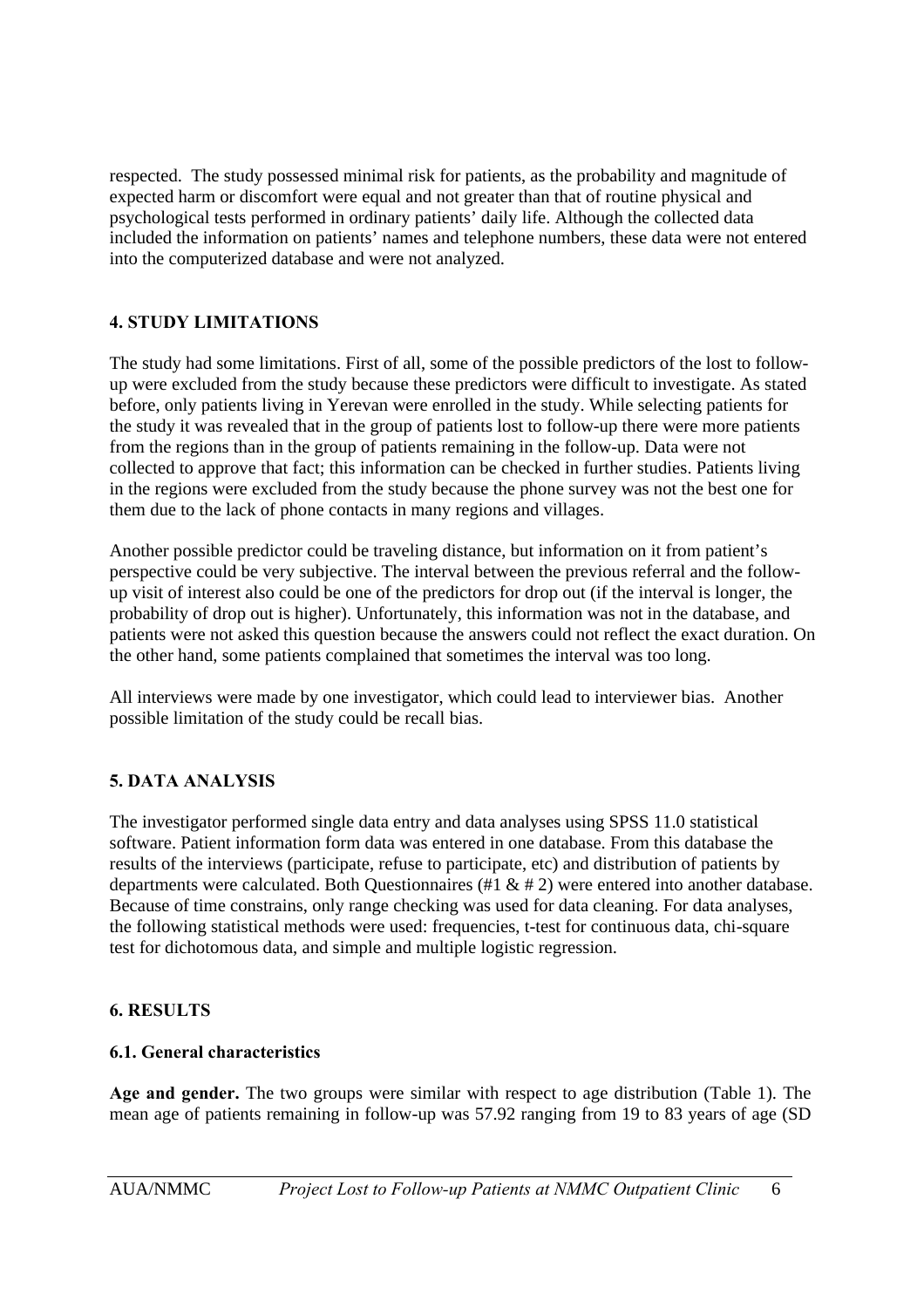11.34). The mean age of the lost patients was 56.27 ranging from 28 to 77 years of age (SD 12.64). A t-test for mean age difference (assuming equal variances) revealed no statistically significant difference between the mean ages of two groups  $(p=0.49)$ . A chi-square test of independence revealed that the groups were also similar with respect to gender distribution  $(p=0.73)$ .

| <b>General characteristics</b>  | Remain in the follow-up | Lost to follow-up | p-value |
|---------------------------------|-------------------------|-------------------|---------|
|                                 | $n=112$                 | $n = 30$          |         |
| Mean Age in years (SD)          | 57.92 (11.34)           | 56.27 (12.64)     | 0.49    |
| Gender $(\% )$                  |                         |                   |         |
| <b>Male</b>                     | 60(53.6)                | 15(50)            | 0.73    |
| Female                          | 52(46.4)                | 15(50)            |         |
| Departments $(\% )$             |                         |                   |         |
| <b>Adult Cardiology</b>         | 76 (67.9)               | 25(83.3)          | 0.10    |
| <b>Arrhythmology</b>            | 36(32.1)                | 5(16.7)           |         |
| Type of secondary visit $(\% )$ |                         |                   |         |
| <b>Outpatient visit</b>         | 42(37.5)                | 18(60)            | $0.03*$ |
| Post-surgical visit             | 70(62.5)                | 12(40)            |         |

| Table 1. General characteristics of study population |
|------------------------------------------------------|
|------------------------------------------------------|

*\*Statistically significant difference (p<.05)*

**Departments.** Among each group the distribution of patients across the departments was different (Table 1). In both groups there were more interviewed patients from the Adult Cardiology department than from Arrhythmology. This can be explained by the fact that usually more patients refer to the former than to the latter department during a day. Chi-square test showed that there is no statistically significant difference between the groups with respect to departments  $(p=0.10)$ .

**Type of secondary visits.** In the follow-up group, there were more patients with secondary postsurgical visit than with secondary outpatient visit, while it was visa versa in the group of patients lost to follow-up (Table 1). The chi-square test for group homogeneity revealed that outcome was statistically associated with the type of visit (p=0.03).

**Current state of health.** In both groups, patients' current health status was assessed by one question with five response categories (Excellent, very good, good, fair, or poor). Another question was asked to reveal if there was a change in health after the last visit. In the group of patients remaining in the follow-up, the highest proportion of patients rated their health as 'fair', 35.7 % (Figure 1). The ratios between *'fair/poor'* and *'good/very good/excellent'* was 41.1 %: 58.9%. Among those with 'fair' health, 65% mentioned that their health has improved since their last visit.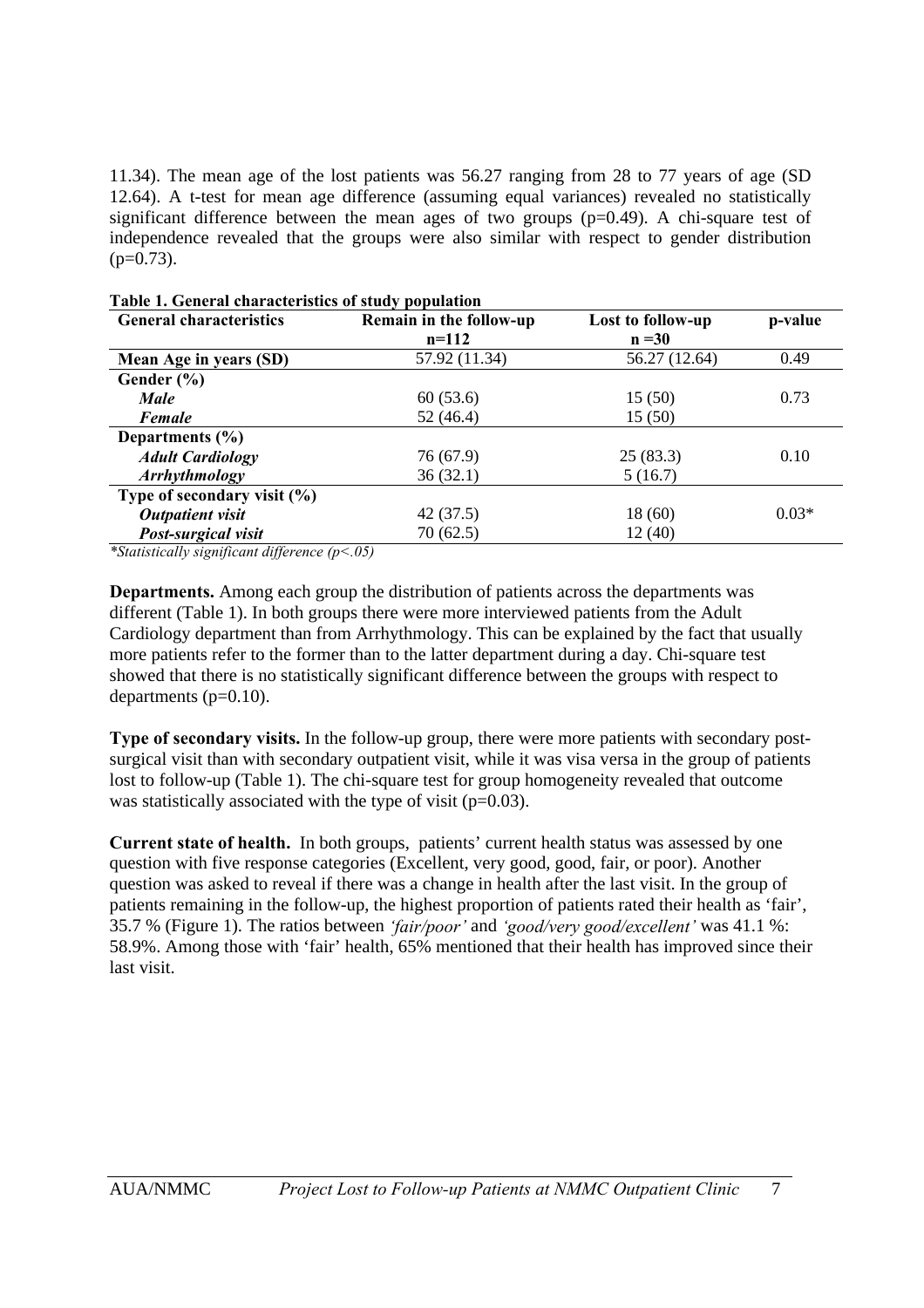**Figure 1. Patients' current health status**



In the group of patients lost to follow-up 40% rated their current health as 'fair'. The ratios between *'fair/poor'* and *'good/very good/excellent'* was 56.7%: 43.3%. Among those with 'fair' health 50% mentioned that their health now was better compared with the health before their last visit. There was no statistically significant difference between the group's current health status distribution as *'fair/poor'* versus *'good/very good/excellent'* (p value was 0.08).

A chi-square test was performed to find if the type of visit (secondary ambulatory versus secondary post-surgical) was independent from the patients' current health status. The result showed a statistically significant association between the type of visit and current health status  $(p=0.02)$  with reported better health of post-surgical patients.

#### **6.2. Patient satisfaction**

Patient satisfaction was calculated using the Likert-type summary scale. For this purpose the following questions were used: a) perception of affordability of services, b) overall satisfaction from services, c) patient-provider communication skills. New variables were created for all of these three questions to recode them. Patients' responses from 'excellent' to 'good' were given the value 1, while the responses 'fair' and 'poor' were given the value 0 (for questions b and c). The perception of affordability of services was recoded in such a way that the responses 'acceptable price' and 'inexpensive' took the value of 1 and the responses 'too expensive' and 'rather expensive' took the value of 0. Another variable was created where all the values of these three questions were summed. If the sum was 4 or 3 the patient was considered as satisfied, while patients with the values of 2, 1, and 0 were considered as not satisfied. Thus, 94.5% of patients remaining in the follow-up were satisfied with services (against hypothesized 90%), while in the group of patients lost to follow-up 89.7% were satisfied (against the hypothesized 65%) (Table 2). The difference of 4.8 % between the groups' satisfaction was not statistically significant (the hypothesis of existence of 25% difference in patient satisfaction was rejected).

| <b>Table 2. Patient satisfaction</b> |                                      |                     |  |  |
|--------------------------------------|--------------------------------------|---------------------|--|--|
| <b>Study groups</b>                  | Proportion of satisfied patients (%) |                     |  |  |
|                                      | <b>Actual</b>                        | <b>Hypothesized</b> |  |  |
| Remain in the follow-up              | 94.5%                                | 90%                 |  |  |
| Lost to follow-up                    | 89.7%                                | 65%                 |  |  |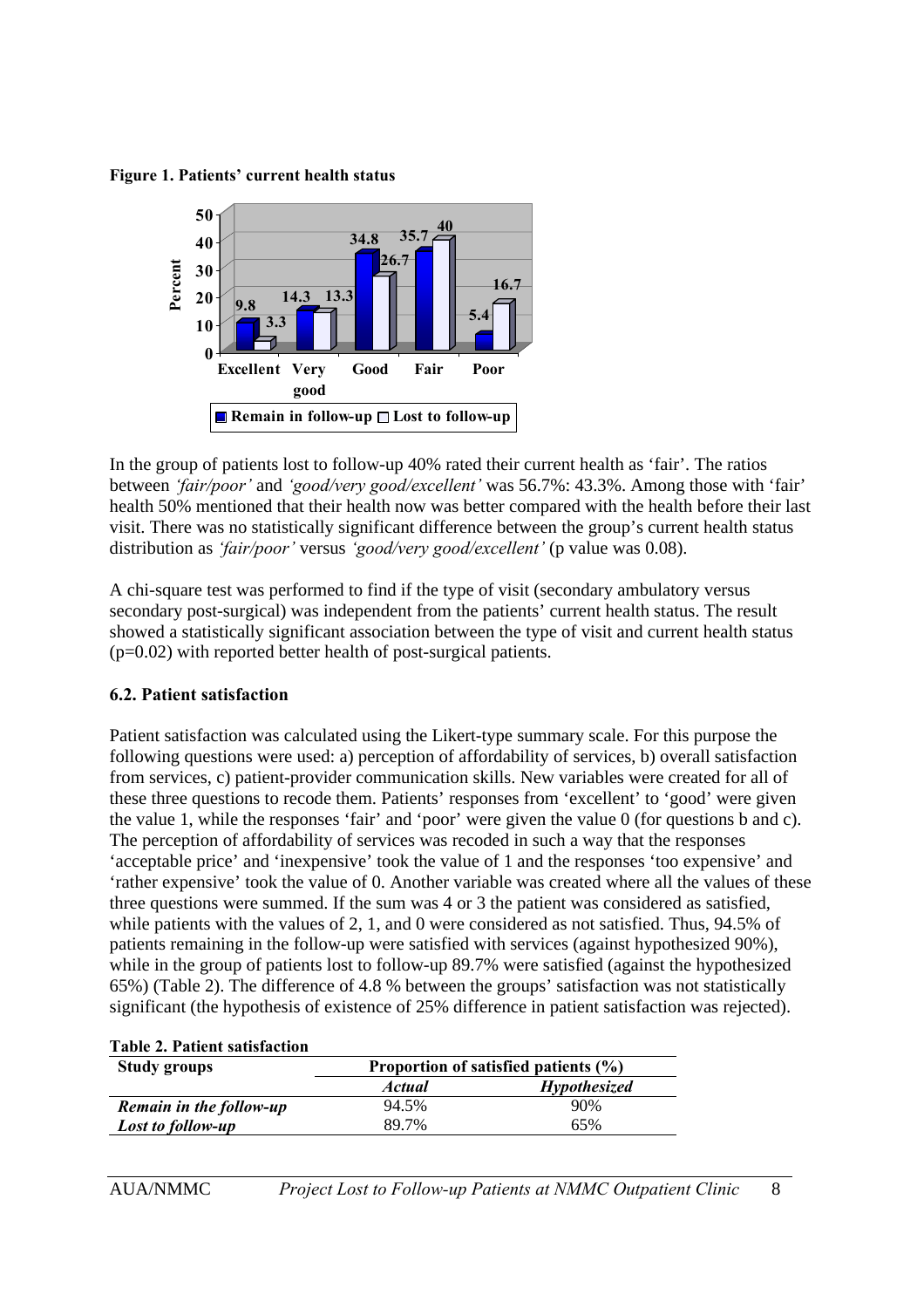#### **6.3. Predictors for lost to follow-up**

The following variables were entered into the simple logistic regression model as possible covariates to the outcome (remain in the follow-up versus lost to follow-up): age, gender, department, current health status, type of visit, and patient satisfaction (Table 2). Only type of visit (secondary post-surgical versus secondary ambulatory) was the predictor of the outcome. The odds of outcome was 2.5 times higher in the group of patients with secondary outpatient visit vs. patients with secondary post-surgical visit (95 % CI: 1.096, 5.699). So, post-surgical patients were less likely to drop out from follow-up than patients with outpatient visit (p-value was 0.029).

| <b>Predictor variables</b>                        | Odds  | Confidence       | P-value  |
|---------------------------------------------------|-------|------------------|----------|
|                                                   | ratio | <b>Intervals</b> |          |
| Age                                               | 0.988 | (0.955; 1.022)   | 0.498    |
| Gender                                            |       |                  |          |
| <b>Female</b> (reference population)              | 1     |                  |          |
| <b>Male</b>                                       | 1.154 | (0.515; 2.584)   | 0.728    |
| Department                                        |       |                  |          |
| <b>Arrhythmology (reference population)</b>       | 1     |                  |          |
| <b>Adult Cardiology</b>                           | 0.422 | (0.149; 1.193)   | 0.104    |
| <b>Current state of health</b>                    |       |                  |          |
| <b>Poor (reference population)</b>                |       |                  |          |
| Fair                                              | 0.360 | (0.093; 1.390)   | 0.138    |
| Good                                              | 0.246 | (0.600; 1.008)   | 0.51     |
| Very good                                         | 0.300 | (0.060; 1.509)   | 0.144    |
| <b>Excellent</b>                                  | 0.109 | (0.010; 1.163)   | 0.066    |
| <b>Type of visit</b>                              |       |                  |          |
| Secondary outpatient visit (reference population) |       |                  |          |
| Secondary post-surgical visit                     | 2.499 | (1.096; 5.699)   | $0.029*$ |
| <b>Patient satisfaction</b>                       |       |                  |          |
| Not satisfied (reference population)              |       |                  |          |
| <b>Satisfied</b>                                  | 0.421 | (0.095; 1.870)   | 0.255    |

**Table 3. Simple logistic regression of follow-up status by different predictors**

*\*Statistically significant result (p< .05)*

Further, multiple regression analyses of the outcome were performed in order to find the best model and to check for potential confounders and interactions. No any significant interaction between the covariates was found. In simple logistic regression model, the type of visit was statistically associated with follow-up status but in multiple regression model with current state of health and type of visit, the current state of health confounded this association making it statistically insignificant. Finally, the best model was not created because of the lack of more than one statistically significant variable.

# **6.4. Reasons for lost to follow-up from patients' perspective**

The reasons for not coming to follow-up were explored among the 30 patients lost to follow-up. One question with 9 yes/no options and 4 'specify' options attended to capture all possible reasons. Most patients provided more than one reason. Almost half of the lost patients (n=14)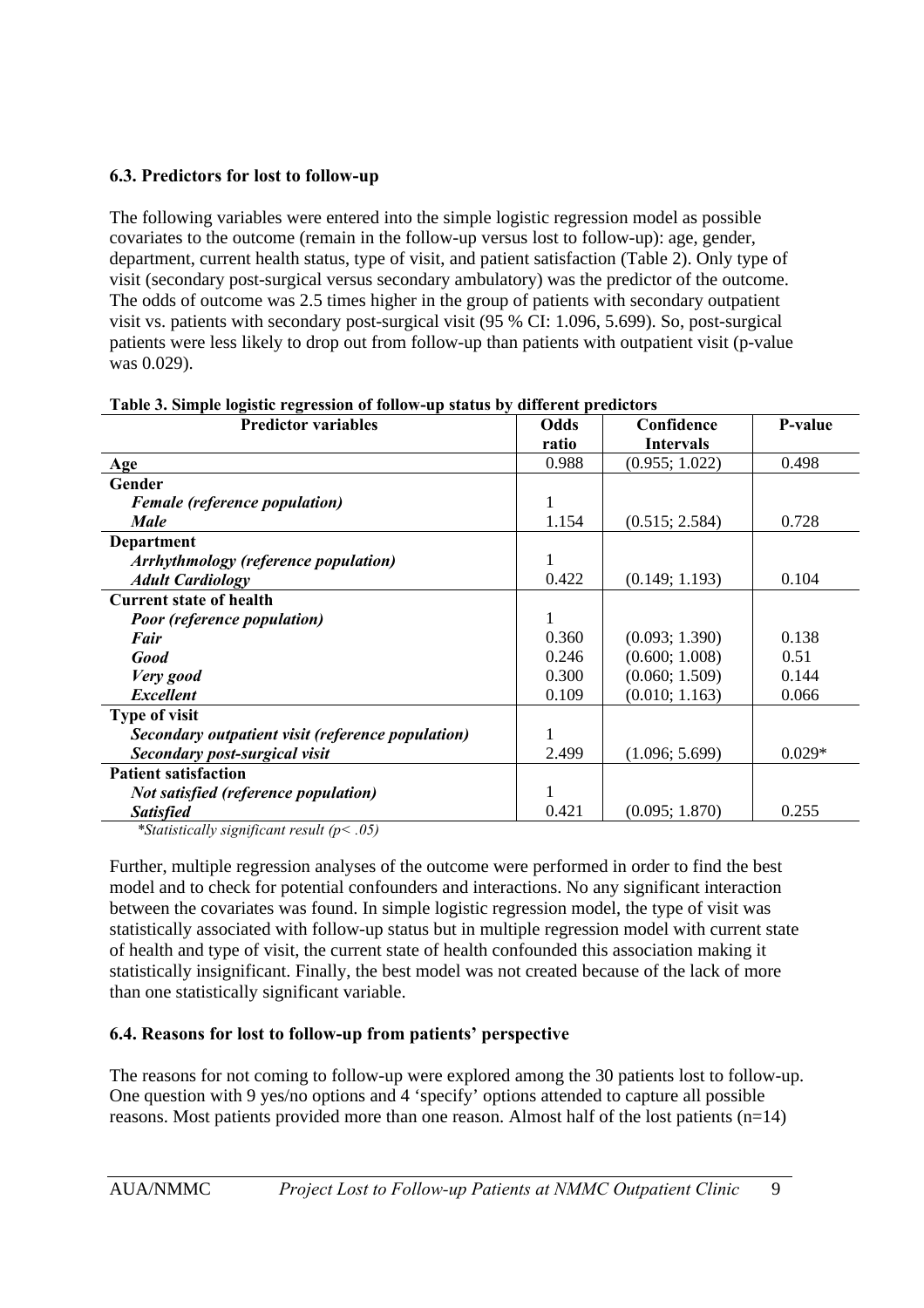planned to come to follow-up later (Table 4). This result underlined the relativity of the definition of lost to follow-up stated for the study. On the other hand, although the option was given, these patents could not specify when they have planned their next follow-up visit (after one week, month, when they would find appropriate time or would feel bad, etc.).

| <b>TADIC 7. INCASURS TOT HOT COMME TO TOHUM-UP</b>           |                     |
|--------------------------------------------------------------|---------------------|
| Reasons for not coming to follow-up                          | Frequencies $(\% )$ |
| I planned to come to follow-up later                         | 14(46.7)            |
| I feel good and have no need to come to follow-up            | 11(36.7)            |
| The time was not convenient                                  | 10(33.3)            |
| The recommended treatment did not help                       | 6(20)               |
| I'm not satisfied with the service                           | 6(20)               |
| The recommended treatment/diagnostic procedure was expensive | 5(16.7)             |
| It was difficult to reach the hospital                       | 5(16.7)             |
| I did not know that the follow-up visit was recommended      | 5(16.7)             |
| I did not try the recommended treatment                      | 4(13.3)             |
| Other reason                                                 | 7(23.3)             |

**Table 4. Reasons for not coming to follow-up**

Almost one-third of the lost patients stated that they 'feel good and have no need to come to follow-up'. Among these patients, none reported current state of health as '*poor*', but 4 patients (36.4%) reported it as '*fair*'. The time for recommended follow-up was inconvenient for 33.3% of patients. For 20% of lost patients, the recommended treatment did not help and/or they were not satisfied with the service. The recommended treatment was expensive for 16.7% of patients. Another 16.7% mentioned that it was difficult for them to reach the hospital and/or they did not know that a follow-up visit was recommended. The option of 'I did not try the recommended treatment' was reported by 13.3% of patients. Under the option of 'other reason' there were seven different reasons (23.3%).

#### **6.5. Other results**

The patients were asked questions related to the recommendations given by doctors during their last visit (Table 5). In the group of patients remaining in the follow-up 92 % were recommended to use drugs, 2.7% surgical intervention, 8 % diagnostic procedures, 38.4 % changes in diet for controlling blood cholesterol level, and 89.3 % were recommended to make regular follow-up visits.

| Table 5. Recommendations given during the last visit by doctors |                                 |                           |  |
|-----------------------------------------------------------------|---------------------------------|---------------------------|--|
| <b>Recommendations</b>                                          | Remain in the follow-up $(\% )$ | Lost to follow-up $(\% )$ |  |
|                                                                 | $n=112$                         | $n=30$                    |  |
| <b>Drugs</b>                                                    | 92.0                            | 96.7                      |  |
| <b>Surgical intervention</b>                                    | 2.7                             | 6.7                       |  |
| Diagnostic procedure                                            | 8.0                             | 6.7                       |  |
| Changes in diet*                                                | 38.4                            | 16.7                      |  |
| Make regular follow-up visits                                   | 89.3                            | 96.7                      |  |

**Table 5. Recommendations given during the last visit by doctors**

*\* Statistically significant result (p < .05)*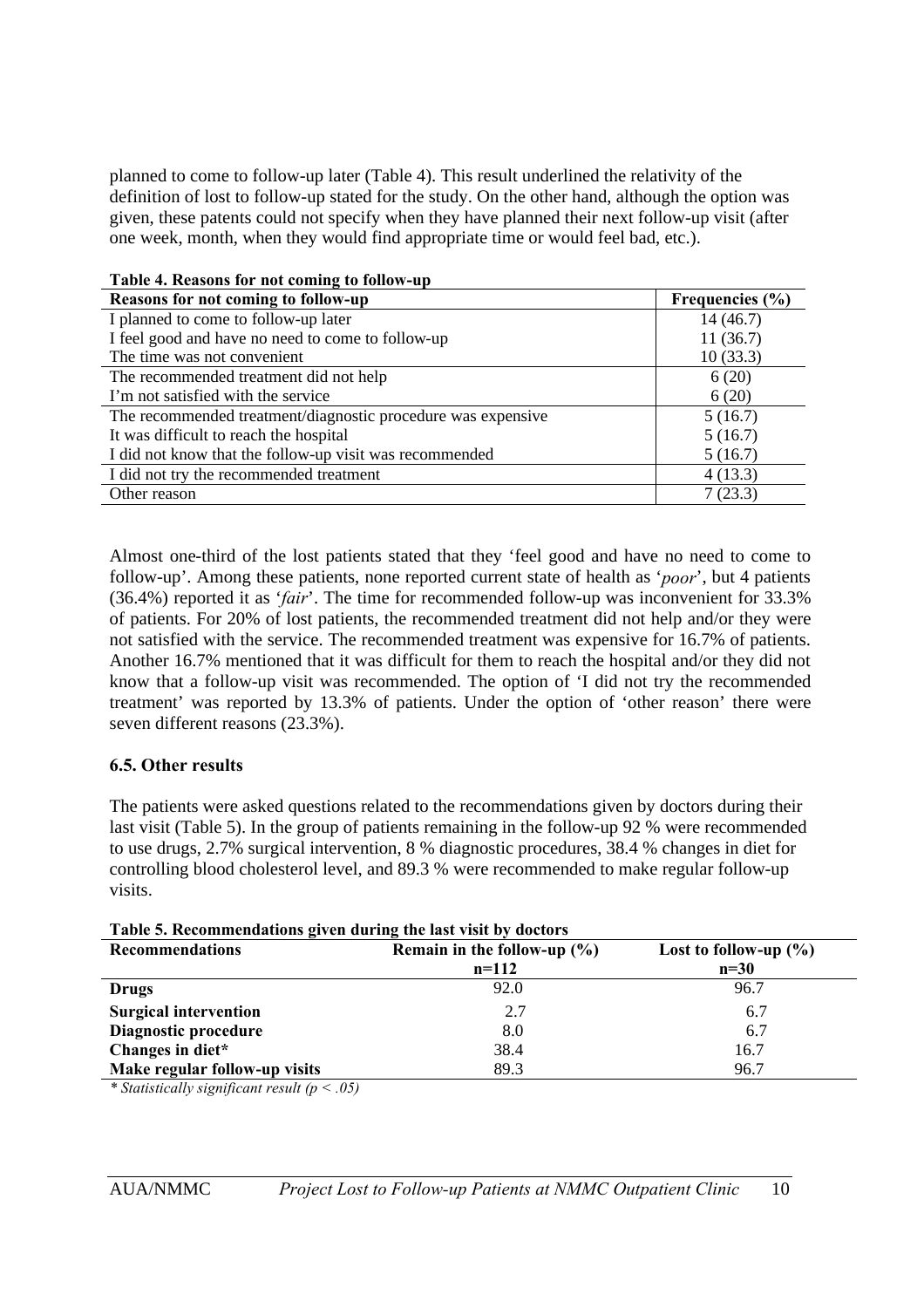The recommendations given to patients lost to follow-up were the follows: 96.7 % were recommended to use drugs, 6.7% surgical intervention, 6.7 % diagnostic procedure, 16.7% changes in diet for controlling blood cholesterol level, and 96.7 % were recommended to perform regular follow-up visits. There were no statistically significant differences between the groups' distribution across the given recommendations besides the recommendation for dietary changes. In the group of patients who remained in the follow-up more patients were recommended to keep a diet to control their cholesterol level (p value of difference was 0.026).

In the group of patients remaining in the follow-up 35.7 % paid for their last visit; for 63.4% it was free of charge or covered by hospital insurance; and 0.9 % did not remember whether they paid. Among the lost to follow-up patients, 33.3 % mentioned that a payment was due for the visit they had missed, 59.5 % mentioned that the missed visit should be free of charge or covered by hospital insurance, and 13.3 % did not know. The groups were homogenous with respect to this distribution and the payment was not associated with the follow-up status.

An open-ended question was asked to the patients whether they have a recommendation to make the services provided by NMMC Outpatient Clinic better. There were 18 responses in the group of patients remaining in the follow-up and 8 responses in the lost to follow-up group. The responses were analyzed together. Most of the responses were related to the cost of services as 15 patients recommended decreasing the charges to make the services more affordable. There were 4 responses with the recommendation to shorten the waiting time in the Outpatient Clinic and 2 responses to shorten the time of 6 months post-surgical follow-up period.

#### **6. DISCUSSION**

Overall, the process of data collection and the data analyses allowed having more comprehensive understanding of the patients' flow in the Outpatient Clinic, defining the obstacles, and ways to overcome them.

During the data collection process, the mechanism for making follow-up appointments differed between the two departments of the Adult Outpatient Clinic. In the Adult Cardiology Department, the nurses used hand written journals to indicate the recommended follow-up days, which created difficulties in data collection and, possibly, in performance of the department. Sometimes, it was difficult to read the names of patients, or identify if they were patients with primary or secondary visits. At the Arrhythmology Department, the days of recommended follow-up were directly entered into a database. Every day the schedule of patients was printed and used by the staff. It was very easy to obtain the information on the type of visit, purpose of follow-up, the time, and the outcome of follow-up (rescheduled, canceled or performed followup) from the database. In both departments, after a cardiologist assigns a follow-up visit, the nurses give a small piece of paper to the patient with the day and time of the follow-up appointment. In the case if patient looses this small paper the chance to miss the visit may increase.

The comparison of groups by their age, gender distribution, and distribution between the departments did not show any statistically significant difference. Although not statistically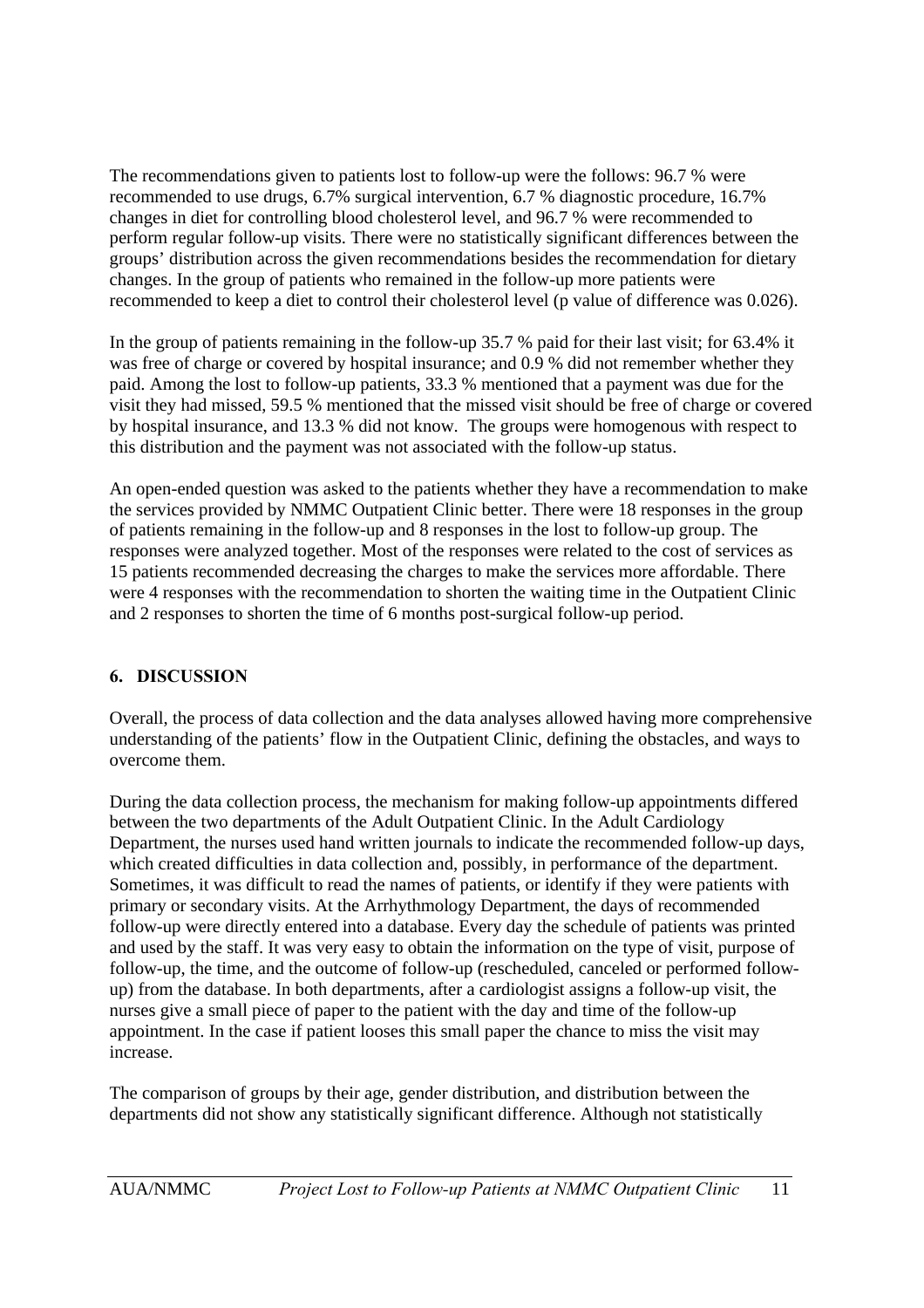significant, drop out patients reported poorer health than patients who remained in the follow-up. This finding could be explained by the fact that there were more post-surgical patients with reported better health in the group of patients who remain in the follow-up than in the other group. The small sample size of patients lost to follow-up could be another possible explanation for this result.

Analysis of the data revealed that patients with secondary outpatient (non surgical) visits were more likely to drop out than patients with secondary post-surgical visits. One of the possible explanations for this observation could be by the high perceived severity of post-surgical condition both by patients and doctors. On the other hand, this result needs to be explored over time, after six months of surgery with the covered insurance.

The analysis of reasons for lost to follow-up showed that the highest frequency had the option of '*I planned to come to follow-up later'* (46,75 %). This was likely a polite excuse and was not seen as a predictive of an actual follow-up visit. The most frequent reason for lost to follow-up were that patients were asymptomatic and/or the time of recommended follow-up was inconvenient for them. The influence of patients' self-assessed current health status on their decision about follow-up visit was seen in other studies also (8-9). This result could be explained by the fact that patients accepted follow-up visit mostly as a treatment measure not as a preventive one. To have a comprehensive patient follow-up system, the involvement of both patients and physicians is an important factor.

Another major reason for lost to follow-up was that the time of recommended follow-up was not convenient (for 33.3% of lost patients). This could be explained by the fact that the time was not discussed enough with patients and/or, in the case of any inconvenience, they had no flexibility to change their appointment. Usually the physicians just mention the time period of the recommended follow-up visit (in one week/month or after 6 months, etc) and after that nurses, based on the journal of follow-up visits, make the appointment. Once a patient missed the visit, the new visit could not be scheduled for another three-four weeks, which increased the risk of being lost to follow-up for a long time.

Twenty percent of lost patients were not satisfied with services. This finding contradicted the high patient satisfaction calculated in this group of patients (89.7%). Possibly, more than the three questions of the questionnaire on patient satisfaction (affordability of services, overall satisfaction and patient-provider communication skills) should be used to define satisfaction.

Although the affordability of services was not identified as a predictor for loss to follow-up, among lost patients 16.7 % noted the recommended diagnostic procedure/treatment was expensive and was one of the reasons for not showing. Moreover, among the recommendations for improving services explored among all participants most of the responses were to make the services more affordable. Another point was that the data collection process showed that the most sensitive question for almost all patients was the assessment of affordability of services. Generally, the participants tried to answer this question by comparing the costs with the costs of services abroad considering the Armenian prices lower although not very affordable for them.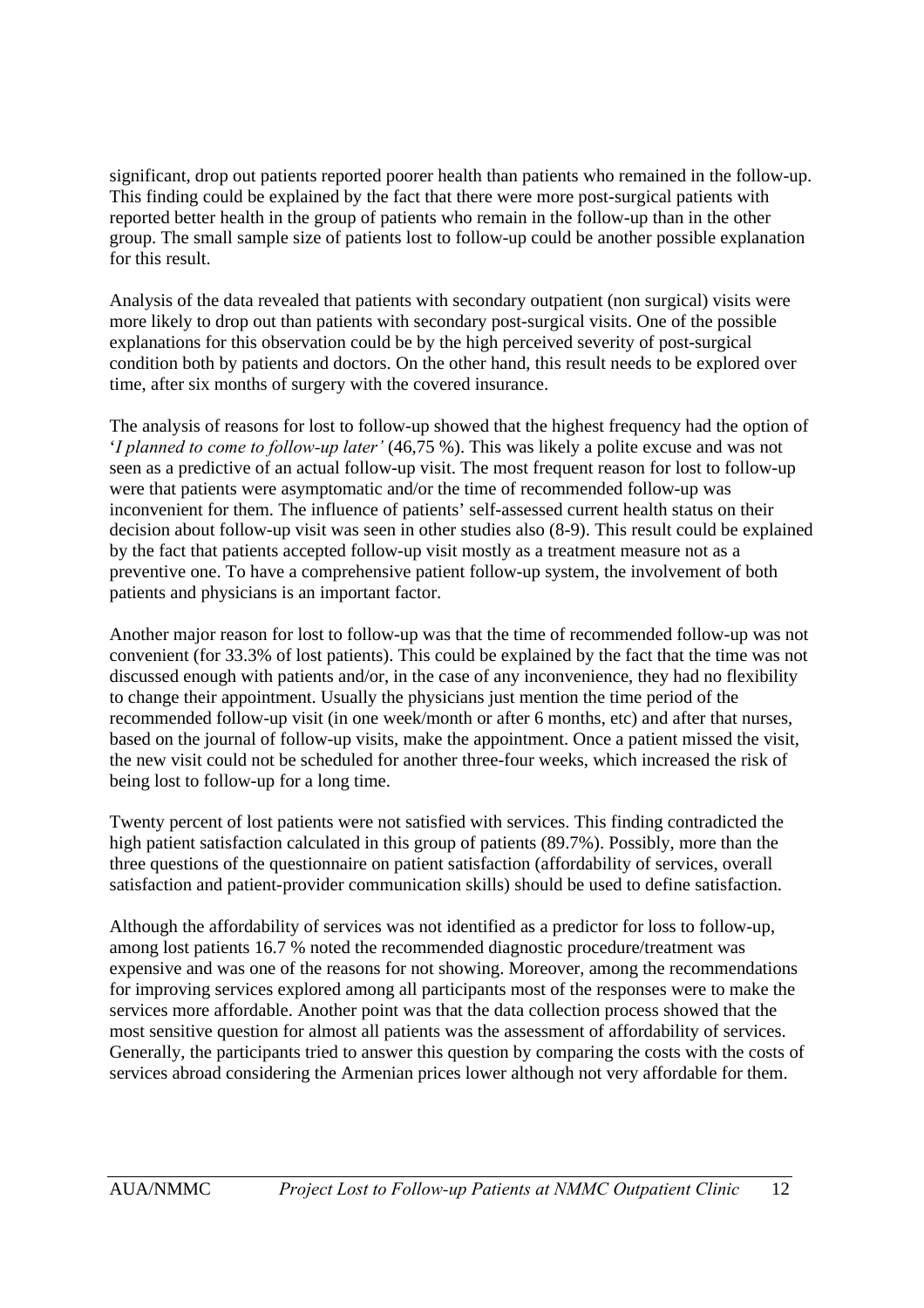#### **8. CONCLUSION AND RECCOMENDATIONS**

The study revealed high patient satisfaction in the selected departments and in both groups of patients. There was no statistically significant difference between the levels of patient satisfaction across groups as hypothesized. Only the type of visit was the predictor for lost to follow-up: patients with secondary outpatient visits were more likely to drop out than postsurgical patients. The reasons for lost to follow-up were explored among 30 lost patients. Most frequently patients felt good and had no need to come to the scheduled visit. For one-third of lost patients the time of recommended follow-up visit was not convenient. The study can serve as a ground for larger studies on loss to follow-up.

Based on the obtained results NMMC is advised to:

- Develop standardized, written follow-up protocols for post surgical patients (different for different surgical interventions) and for ambulatory patients (different for different diagnosis). The protocols should be distributed to the patients after the surgery or their first ambulatory visit. The protocols should include information on appropriate follow-up schedule, the way of rescheduling, and underline the importance of follow-up as a preventive measure. The protocols should be consistent with the clinical guidelines of the NMMC.
- Develop an electronic database for patients' daily flow and follow-up in the Adult Cardiology Department. For this purpose the practice of Arrhythmology Department could be used.
- Establish a follow-up center in the hospital. This would enable to find actively lost patients, collect information on their current health status and their needs. One of the possible strategies to decrease lost to follow-up could be the notification of patients about the recommended visit two-three days before using telephone or mail.
- Discuss the question of affordability of services with Hospital Board and to develop new strategies to make the services more affordable.
- Develop a follow-up form where the doctors will write their recommendations (drugs, diet, etc) under which the nurses will write the follow-up date and time. In one form more than one follow-up visit information could be included (5 to 6). The form will be given to the patient and will include also the contact telephone number and the name of the cardiologist.
- Conduct a large survey to measure the exact drop out rate and examine other predictors for lost to follow-up. For this purpose, it is recommended to include patients from regions also using as a mean of contact both telephone and mail. This could permit comparing the drop out rates for patients from Yerevan and other regions. More variables should be included in the survey like patients' education, income, and traveling time and/or distance to have all possible predictors and confounders. To assess patients' current health status, a functional assessment tool for cardiovascular system could be used. Qualitative research methods are suggested to explore more reasons for not coming to follow-up.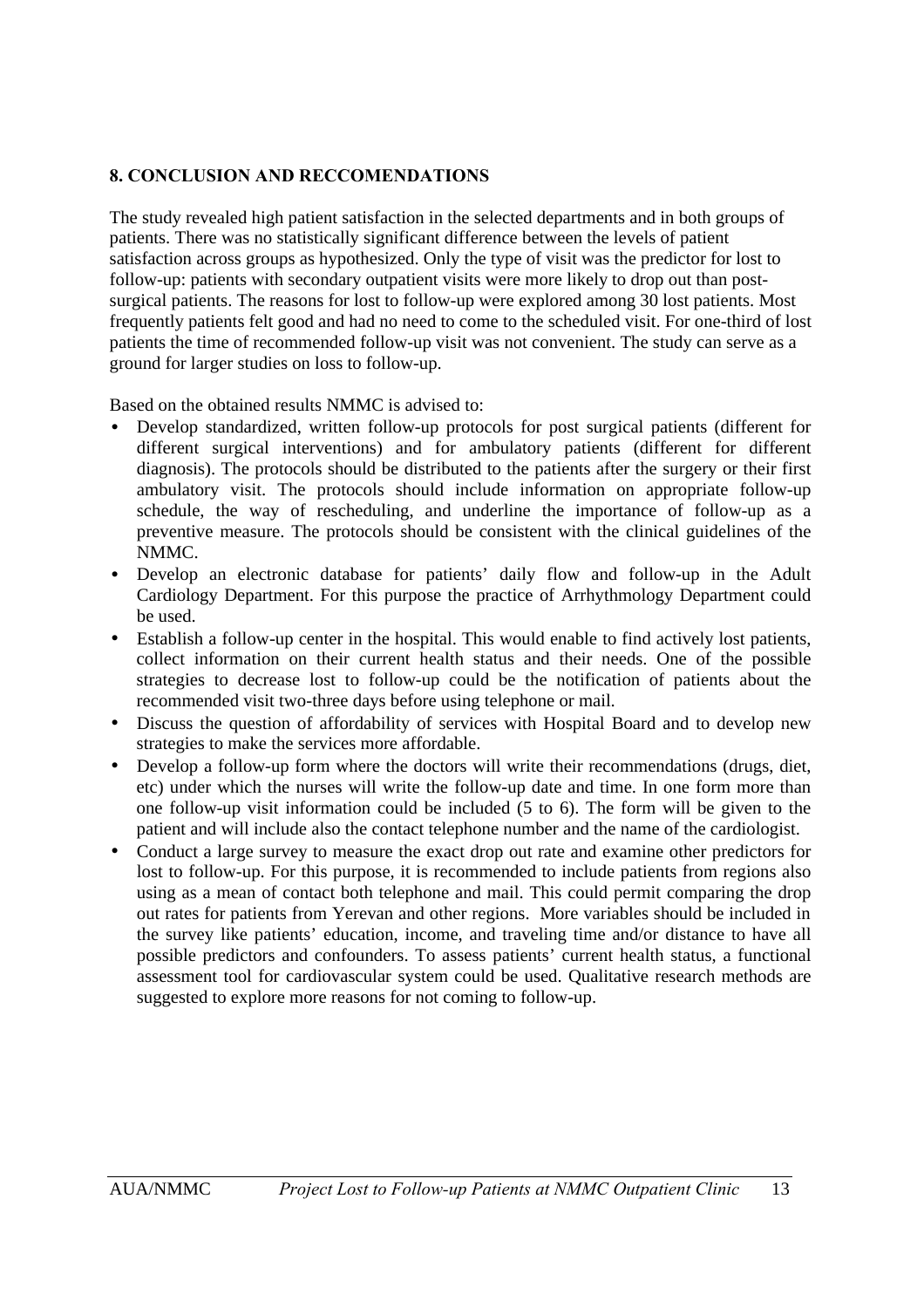#### **REFERENCES**

- 1. Donabedian A. The definitions of Quality and approaches to its assessment. Vol. 1. Ann Arbor, Michigan: Health Administration Press; 1980
- 2. Joint Commission on Accreditation of Healthcare Organizations. A Guide to performance measurement for hospitals. 2000
- 3. Donabedian A. An introduction to quality assurance in health care. Oxford: Oxford University Press, Inc.; 2003
- 4. American University of Armenia, Center of Health Services and Research. Feasibility study for a patient follow-up center at Nork Marash Medical Center, Yerevan, Armenia: American University of Armenia and Nork Marash Medical Center, June 2001
- 5. Norquist B et al. Challenges in evaluating patients lost to follow-up in clinical studies of rotator cuff tears'. J. Bone and Joint Surg., 82-A(6): 838-842, 2000
- 6. Donnelly S, Ward K, FitzGerald M. Analysis of patients lost to follow up at a sarcoid clinic. Sarcoidosis, March 1, 1991; 8(1): 45-50.
- 7. Ionnadis J, Taha T, Kumwenda N, Broadhead R, Mtimavalye L, et al. Predictors and impact of losses to follow-up in an HIV-1 paerinatal transmission cohort in Malawi. International Journal of Epidemiology, 1999; 28:769-775
- 8. Gillum R, Neutra R, Stason W, Solomon H. Determinants of dropout rate among hypertensive patients in an urban clinic. J Community Health, December 1, 1979; 5(2): 94- 100.
- 9. Maestro M, Alonso P, Bertolo J, Agromayor P, Castillo E, Romero C. Loss to follow-up and cerebral palsy. An Esp Pediatr, Oct 2002; 57(4): 354-60
- 10. Campbell R, Tucker M, Quality B, Dieppe P, Donovan J.Why don't patients do their exercises? Understanding non-compliance with physiotherapy in patients with osteoarthritis of the knee. J Epidemiol Communuty Health 2001; 55: 132-138
- 11. Buston K, Wood S. Non-compliance amongst adolescents with asthma: listening to what they tell us about self-management. Family Practice 17(2). Great Britain: Oxford University Press 2000
- 12. Barker L, Brown C, Sarver J, Cydulka R. Prevalence of compliance with preventive service recommendations by patients seeking care in a county Emergency Department. Academic Emergency Medicine, 2002; 9 (5 475)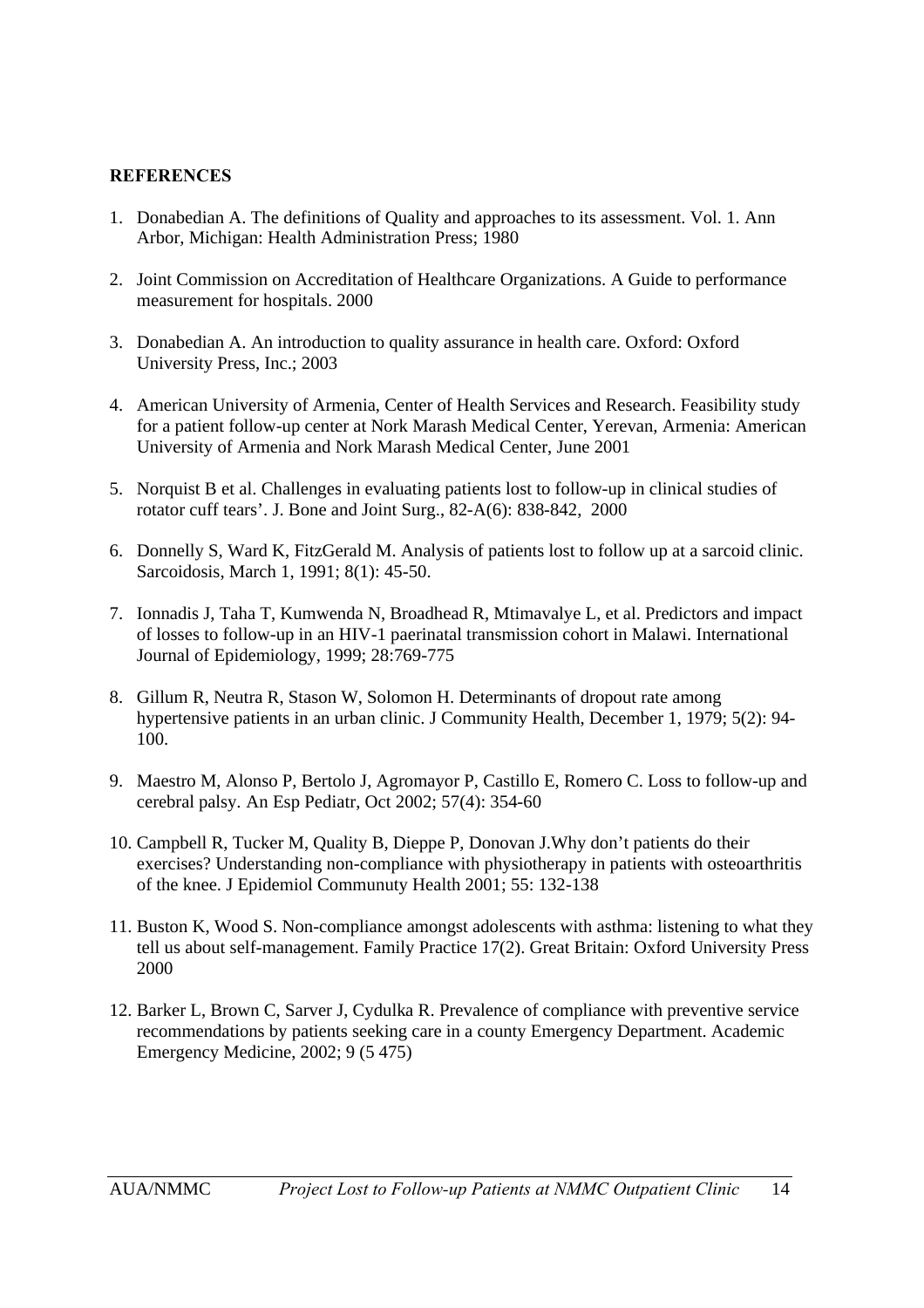- 13. A al-Shammari, Khoja T, J al-Yamani. Compliance with short-term antibiotic therapy among patients attending primary health centres in Riyadh, Saudi Arabia. J R Soc Health, August 1, 1995; 115(4): 231-4
- 14. Hansson L.'Why don't you do as I tell you?' Compliance and antihypertensive regimens. Int J Clin Pract, April 1, 2002; 56(3): 191-6
- 15. Goodman K, Birdwell R, Ikeda D. Compliance with recommended follow-up after percutaneous breast core biopsy. American Journal of Roentgenology, 1998; 170: 89-92
- 16. Pal S, Ikeda D, Birdwell R. Compliance with recommended follow-up after fine-needle aspiration biopsy of nonpalpable breast lesions: a retrospective study Radiology, 1996; 201: 71-74
- 17. Cegala D, Marinelli T, Post D. The effects of patient communication skills training on compliance. ARCH FAM MED, 2000; 9: 57-64
- 18. Starfield B. Primary care: Balancing health needs, services, and technology. New York: Oxford University Press; 1998
- 19. American University of Armenia, Center of Health Services and Research. Report on data collection and Analysis at Nork Marash Medical Center, Yerevan, Armenia: American University of Armenia and Nork Marash Medical Center, July 2001
- 20. Oksuzyan A, Demirchyan A, Thompson M. The effectiveness of medical records documentation and surgical summary database at Nork Marash Medical Center, Yerevan, Armenia: American University of Armenia and Nork Marash Medical Center, October 2001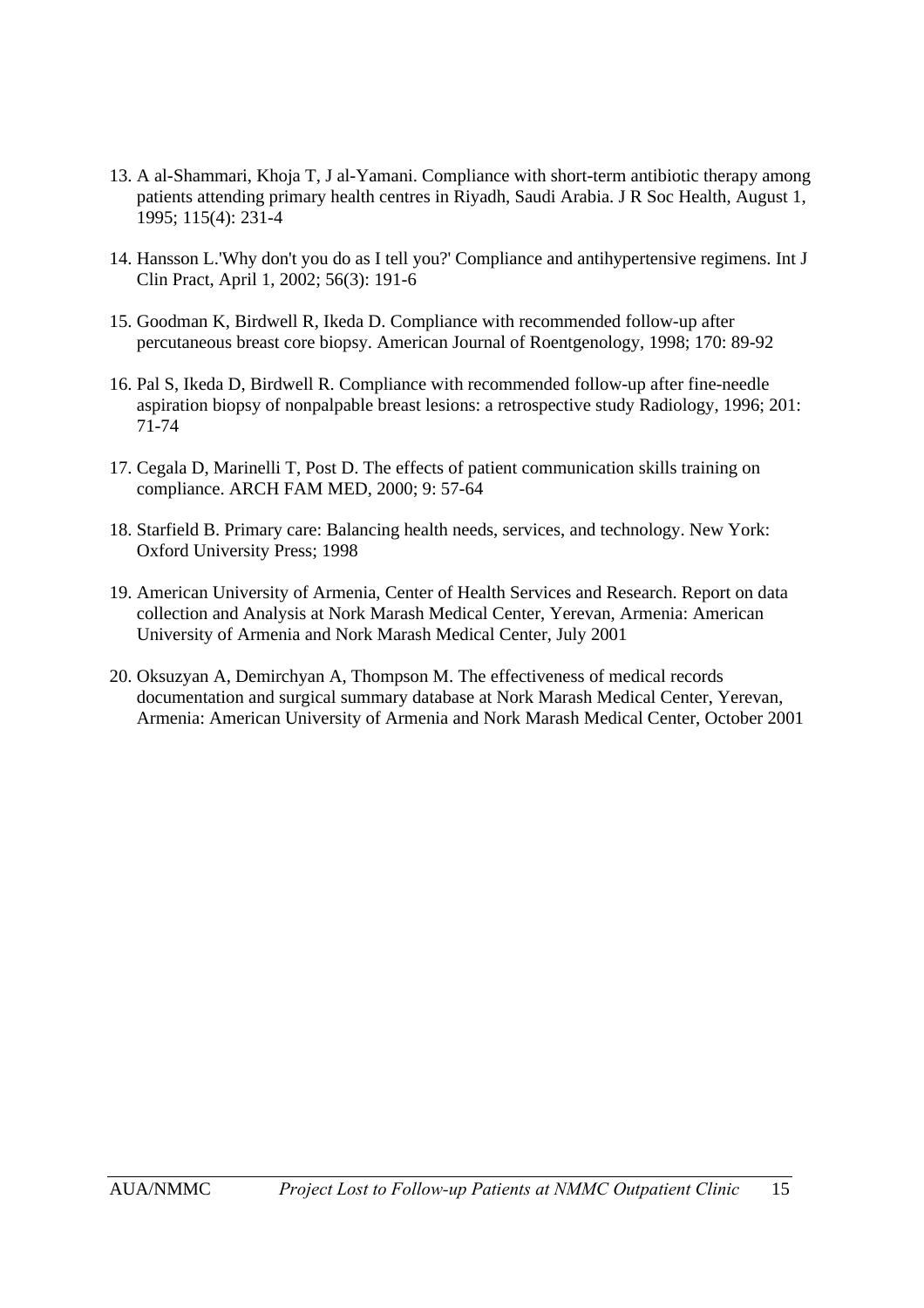| <b>Appendix 1. Patient Information Form</b> |
|---------------------------------------------|
|---------------------------------------------|

| ID               | <b>Name</b> | Status | <b>Departments</b> | Telephone # | Follow-<br>up date | <b>Result</b> | Other |
|------------------|-------------|--------|--------------------|-------------|--------------------|---------------|-------|
| $1.$             |             |        |                    |             |                    |               |       |
| $\overline{2}$ . |             |        |                    |             |                    |               |       |
| 3.               |             |        |                    |             |                    |               |       |
| 4.               |             |        |                    |             |                    |               |       |
| $\overline{5}$ . |             |        |                    |             |                    |               |       |
| 6.               |             |        |                    |             |                    |               |       |
| 7.               |             |        |                    |             |                    |               |       |
| $\overline{8}$ . |             |        |                    |             |                    |               |       |
| 9.               |             |        |                    |             |                    |               |       |
| $10.$            |             |        |                    |             |                    |               |       |
| 11.              |             |        |                    |             |                    |               |       |
| 12.              |             |        |                    |             |                    |               |       |
| 13.              |             |        |                    |             |                    |               |       |
| 14.              |             |        |                    |             |                    |               |       |
| 15.              |             |        |                    |             |                    |               |       |

**Status:** Remain in follow-up –1, lost to follow-up-2 **Departments:** Adult Cardiology-1, Arrythmology-2 **Results:**

- 1. Participate
- 2. Refuse to participate
- 3. Have unscheduled visit
- 4. Impossible to contact
- 5. Other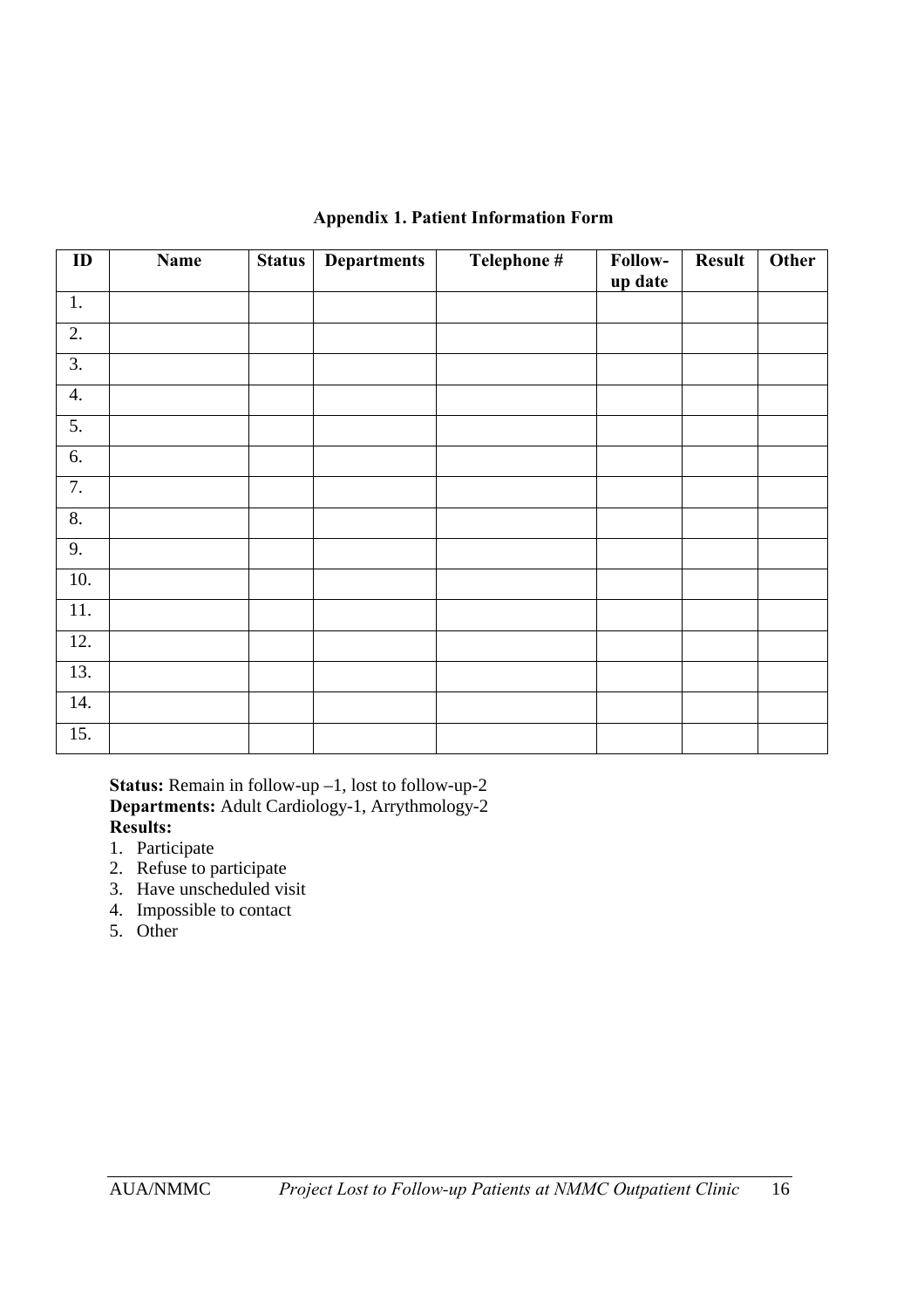# **Appendix 2. QUESTIONNAIRE – 1. Remain in follow-up**

Consent form:<br> $ID_{---}$  $\text{ID}_{---}$ Interview date  $\frac{1}{2}$   $\frac{1}{2}$   $\frac{1}{2}$   $\frac{1}{2}$   $\frac{1}{2}$ Age \_ \_ Gender 1. Male 2. Female

|    | 1. Overall how would you rate your<br>current state of health now?<br>Very good2<br>$Good$ 3<br>Fair4                                                                                                                   |    | 2. Compared to your health before your<br>previous visit to Outpatient Clinic at<br>NMMC, how would rate your health<br>now?<br>Much better now1<br>Somewhat better now2<br>About the same3<br>Somewhat worse now4<br>Much worse now5                                                                                                         |
|----|-------------------------------------------------------------------------------------------------------------------------------------------------------------------------------------------------------------------------|----|-----------------------------------------------------------------------------------------------------------------------------------------------------------------------------------------------------------------------------------------------------------------------------------------------------------------------------------------------|
|    | 3. From your previous visit till now have<br>you visited another health care facility<br>for any heart related events?                                                                                                  |    | 4. What facility have you visited?                                                                                                                                                                                                                                                                                                            |
| 5. | 1.Yes<br>2. No (If No, go to the Q $\# 5$ )<br>What was the reason of your last visit to<br><b>Outpatient Clinic? (Check only one</b><br>response)<br>a. Secondary outpatient visit<br>b. Secondary post-surgical visit | 6. | What primary treatment/diagnostic<br>procedure was recommended to you<br>during your previous visit to Outpatient<br>Clinic? (Check all that apply)<br>a. Conservative (drugs)<br>b. Surgical intervention<br>c. Diagnostic procedure<br>d. Periodic follow-up<br>e. Changes in diet<br>f. Nothing was suggested<br>g. Don't know<br>h. Other |
| 7. | Who examined you during your previous<br>visit to Outpatient Clinic? (Check all<br>that apply)<br>a. Doctor<br>b. Resident<br>c. Nurse<br>d. Don't know/Don't remember/Was<br>not introduced                            | 8. | Did you pay for your last visit to<br><b>Outpatient Clinic?</b><br>1. Yes<br>2. No, it was covered by hospital<br>insurance<br>3. No, it was free of charge<br>88. Don't know<br>If Yes, how much?<br>drams                                                                                                                                   |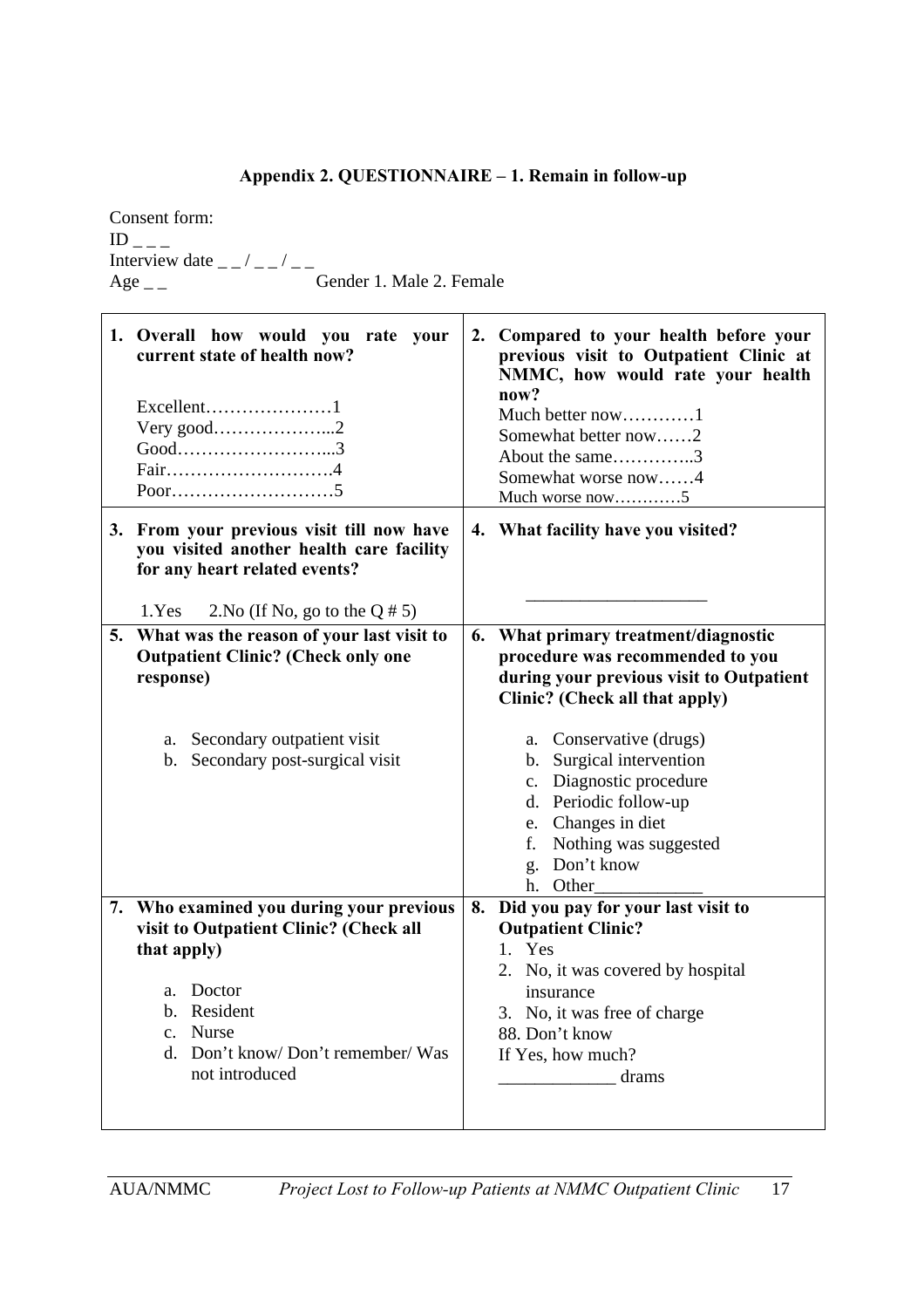| 9. What is your perception of affordability<br>of services provided at NMMC?                                             | 10. How would you assess the overall<br>service provided at Outpatient Clinic? |
|--------------------------------------------------------------------------------------------------------------------------|--------------------------------------------------------------------------------|
| Rather expensive2<br>Acceptable price3<br>Inexpensive4                                                                   | Excellent1<br>Very good2<br>$Good$ 3<br>Fair4                                  |
| 11. How would you assess the patient-<br>provider communication skills of health<br>care providers at Outpatient Clinic? | 12. Would you refer to this Outpatient<br>Clinic again if needed?              |
| $Excellent$ 1<br>Very good2<br>$Good$ 3<br>Fair4                                                                         | 1. Yes<br>2. No<br>88. Don't know                                              |
| 13. What would you recommend to make services better at Outpatient Clinic at NMMC?                                       |                                                                                |

**Thank you for your participation!**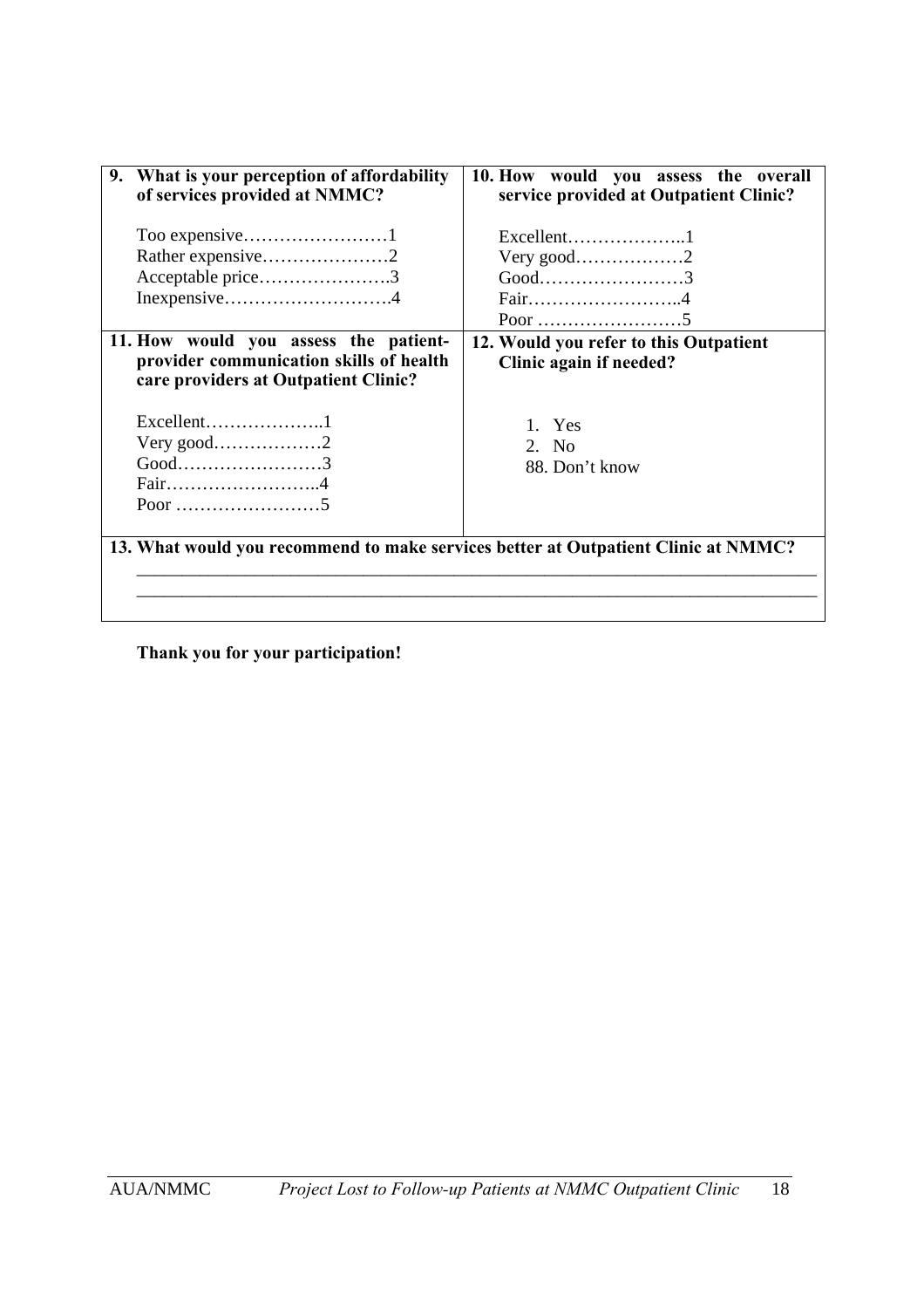# $\frac{1}{2}$  supgmablom  $\frac{1}{2}$  ( $\frac{1}{2}$  supplying the upplying supplying the supplying supplying supplying supplying the supplying supplying supplying supplying supplying supplying supplying supplying supplying supplyi

*<u>Kuuututuuunpuutektuudekseed</u>* 

| Ընդհանուր առմամբ Դուք ինչպե`ս<br>1.<br>կգ նահատեիք Ձեր առողջական վիճակը<br>$h$ $h$ $u$ :<br>$\Phi$<br>Cuun [uu]2<br>Upphu4                                                                                               | Ւնչպե`ս կգ նահատեիք Ձեր առողջությունը<br>2.<br>hիմա hամեմատած Ձեր առողջության hետ<br>նախորդ<br>մինչև<br>Ձեր<br>wiqn<br>ՆՄԲԿ-ի<br>Ամբուլատոր կլինիկա։<br>Շատ ավելի լավ, քան մինչև այցը 1<br>Որոշ չափով ավելի լավ, քան մինչև այցը 2<br>$U_1$ use play the United plays in the United Sections of $1, 2, , \ldots$<br>Որոշ չափով ավելի վատ, քան մինչև այցը4<br>Cuun uu $[\bar{u}]$ h $[\bar{u}]$ uun, puut uhtu uungn 5 |
|--------------------------------------------------------------------------------------------------------------------------------------------------------------------------------------------------------------------------|----------------------------------------------------------------------------------------------------------------------------------------------------------------------------------------------------------------------------------------------------------------------------------------------------------------------------------------------------------------------------------------------------------------------|
| 3. Qun նախորդ այցից hunn մինչև hիմա<br>Դուք այցելե`լ եք այլ<br>բուժհաստատություն սրտի հետ<br>կապված այլ խնդիրով:                                                                                                         | 4. $\mathbf{b}$ \ $\mathbf{u}_i$ hwuunwunn p jn t u b w jq u jq u j                                                                                                                                                                                                                                                                                                                                                  |
| 1. U <sub>J</sub> n 2. Ω <sub>2</sub> (Up ū n i <sub>z</sub> , wu q h n u n q $\#$ 5)                                                                                                                                    |                                                                                                                                                                                                                                                                                                                                                                                                                      |
| 5. Ո`րն էր Ձեր Ամբուլատոր կլինիկա<br>կատարած նախորդ այցի նպատակը։<br>$(y_2)$ $\bar{u}$ $\bar{v}$ $\bar{u}$ $\bar{u}$ $\bar{u}$ $\bar{u}$ $\bar{u}$ $\bar{u}$ $\bar{u}$ $\bar{u}$ $\bar{u}$ $\bar{u}$ $\bar{u}$ $\bar{u}$ | $\mathbf{b}$ \ $\mathbf{u}_i$ where $\mathbf{u}_j$ will perominal $\mathbf{u}_i$ where $\mathbf{u}_i$<br>6.<br>միջամտություն էին խորհուրդ տվել Ձեզ Ձեր<br>Ամբուլատոր կլինիկա կատարած նախորդ<br>այցի ժամանակ: (Նշել բոլոր հնարավոր<br>պատասխանները)                                                                                                                                                                   |
| կրկնակի ամբուլատոր այց<br>a.<br>Կրկնակի հետ-վիրահատական այց<br>b.                                                                                                                                                        | Դեղորայքի ընդունում<br>a.<br>վիրահատական միջամտություն<br>b.<br>Uluunnn2h unsuuunnnan<br>c.<br>կանոնավոր հետագ ա այցելություն<br>d.<br>Փոփոխություններ սննդակարգ ում<br>e.<br>f.<br>$\Omega_2$ ինչ խորհուրդ չի տրվել<br>Չնմ հիշում<br>g.<br>h.<br>$U_{11}$                                                                                                                                                           |
| 7. Ո`վ քննեց Ձեզ Ձեր Ամբուլատոր                                                                                                                                                                                          | Դուք վճարե՝ լ եք Ձեր Ամբուլատոր Կլինիկա<br>8.                                                                                                                                                                                                                                                                                                                                                                        |
| Կլինիկա կատարած նախորդ այցի                                                                                                                                                                                              | կատարած նախորդ այցի համար։                                                                                                                                                                                                                                                                                                                                                                                           |
| ժամանակ: (Նշել բոլոր հնարավոր                                                                                                                                                                                            |                                                                                                                                                                                                                                                                                                                                                                                                                      |
| պատասխանները)                                                                                                                                                                                                            | $1.$ U <sub>1</sub> n                                                                                                                                                                                                                                                                                                                                                                                                |
| Բժիշկը<br>a.                                                                                                                                                                                                             | 2. $\Omega$ , այն ծածկվել էր հիվանդանոցային<br>ապահովագ րությամբ                                                                                                                                                                                                                                                                                                                                                     |
| Ռեզիդենտ/պրակտիկանտ<br>b.                                                                                                                                                                                                | 3. $\Omega$ , այն ձրի էր                                                                                                                                                                                                                                                                                                                                                                                             |
| Pnidpnijnn<br>c.                                                                                                                                                                                                         | 88. Quu hhanu                                                                                                                                                                                                                                                                                                                                                                                                        |
| Չեմ իմանում/Չեմ հիշում/ Չներկայացավ<br>d.                                                                                                                                                                                | Եթե այո, ապա ինչքա`ն<br>դրամ                                                                                                                                                                                                                                                                                                                                                                                         |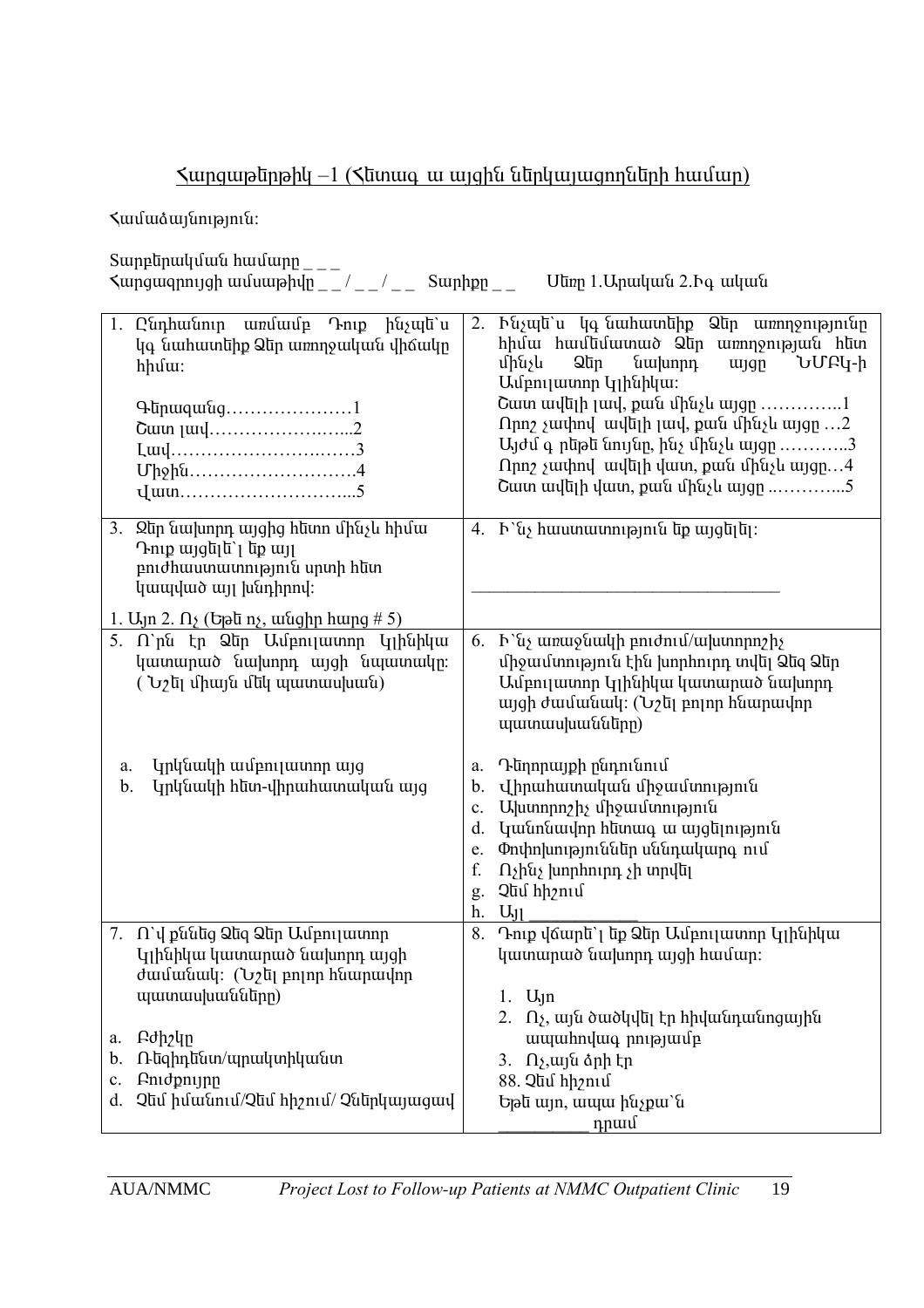| 9.<br>Ինչպե`ս եք Դուք ընկալում ՆՄԲԿ-ի<br>ծառայությունների մատչելիությունը։                      | 10. Ինչպե`ս կգ նահատեիք Ամբուլատոր կլինիկայի<br>ծառաությունները ընդհանուր առմամբ։                                                                                                                                                                                                                                                |  |  |
|-------------------------------------------------------------------------------------------------|----------------------------------------------------------------------------------------------------------------------------------------------------------------------------------------------------------------------------------------------------------------------------------------------------------------------------------|--|--|
| Բավականին թանկ2<br>$Q$ նդունելի արժեքի3                                                         | $\Phi$ + $\Phi$ + $\Phi$ + $\Phi$ + $\Phi$ + $\Phi$ + $\Phi$ + $\Phi$ + $\Phi$ + $\Phi$ + $\Phi$ + $\Phi$ + $\Phi$ + $\Phi$ + $\Phi$ + $\Phi$ + $\Phi$ + $\Phi$ + $\Phi$ + $\Phi$ + $\Phi$ + $\Phi$ + $\Phi$ + $\Phi$ + $\Phi$ + $\Phi$ + $\Phi$ + $\Phi$ + $\Phi$ + $\Phi$ + $\Phi$ + $\Phi$<br>Cuun juul 2<br>Luu 3<br>Միջին 4 |  |  |
| 11. Ինչպե`ս կգ նահատեիք Դուք հիվանդ-<br>աշխատող փոխհարաբերությունները<br>Ամբուլատոր կլինիկայի   | 12. Անհրաժեշտության դեպքում Դուք կրկին<br>կդիմեի՝ քայս Ամբուլատոր կլինիկա։                                                                                                                                                                                                                                                       |  |  |
| բուժաշխատողների կողմից։                                                                         | $1.$ U <sub>1</sub> n<br>2. $\Omega$                                                                                                                                                                                                                                                                                             |  |  |
| $\Phi$<br>Cuun [uu] 2                                                                           | 88. Չգ իտեմ                                                                                                                                                                                                                                                                                                                      |  |  |
|                                                                                                 |                                                                                                                                                                                                                                                                                                                                  |  |  |
| Միջին 4                                                                                         |                                                                                                                                                                                                                                                                                                                                  |  |  |
| 13. Ի`նչ խորհուրդ կտայիք ՆՄԲԿ-ի Ամբուլատոր կլինիկայի ծառայությունները լավացնելու<br>$h$ wultup: |                                                                                                                                                                                                                                                                                                                                  |  |  |
|                                                                                                 |                                                                                                                                                                                                                                                                                                                                  |  |  |

Շնորհակալություն մասնակցության համար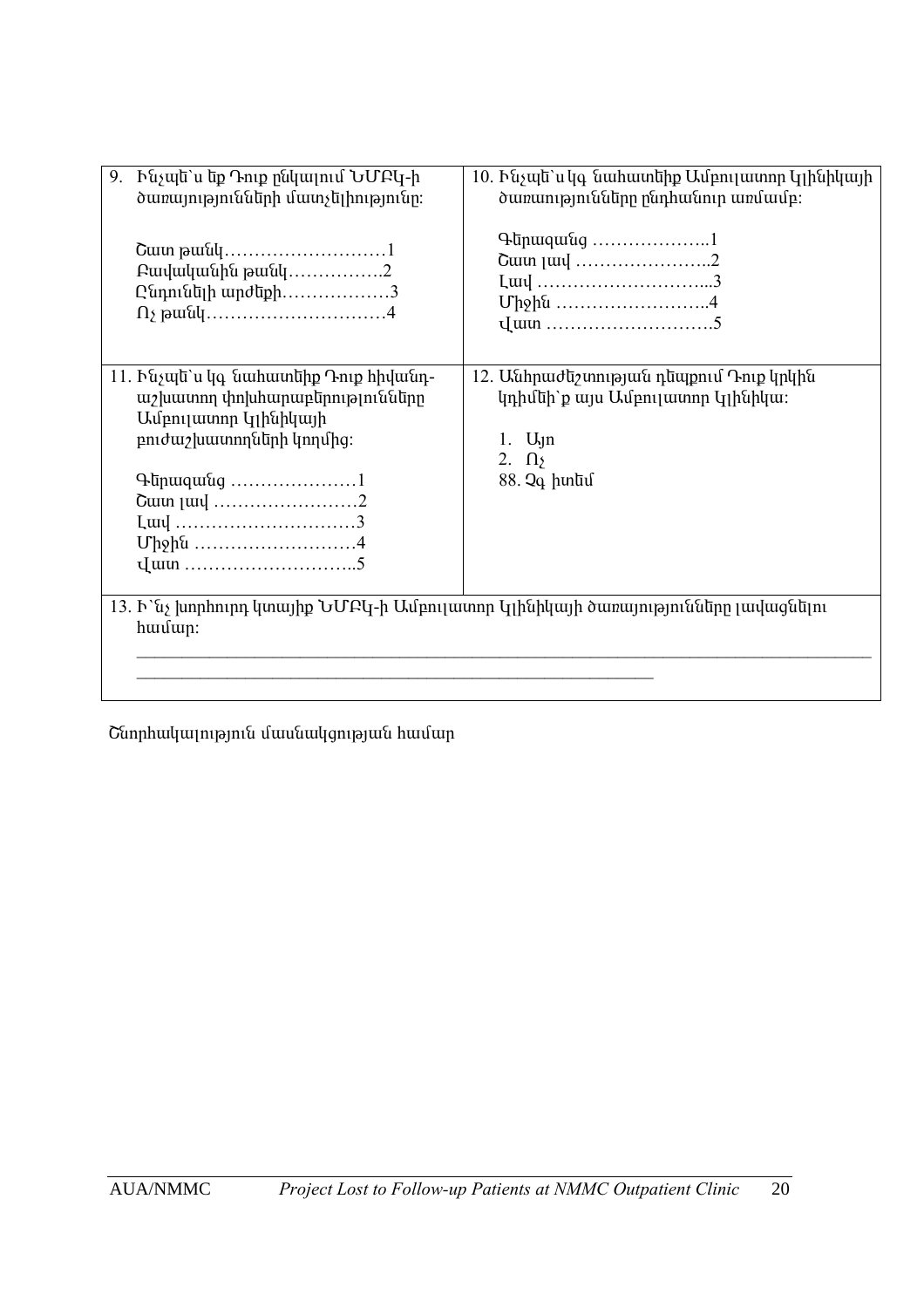# **Appendix 3. QUESTIONNAIRE – 2. Lost to follow-up**

Consent form:  $ID_{---}$ Interview date  $\frac{1}{2}$   $\frac{1}{2}$   $\frac{1}{2}$   $\frac{1}{2}$   $\frac{1}{2}$ Age \_\_ Gender 1. Male 2. Female

| 1. Overall how would you rate your<br>current state of health now?                                                                                                | 2. Compared to your health before your last<br>visit to Outpatient Clinic at NMMC, how<br>would rate your health now?<br>Much better now1<br>Somewhat better now2<br>About the same3<br>Somewhat worse now4<br>Much worse now5 |
|-------------------------------------------------------------------------------------------------------------------------------------------------------------------|--------------------------------------------------------------------------------------------------------------------------------------------------------------------------------------------------------------------------------|
| 3. From your last visit till now have you<br>visited another health care facility for<br>any heart related events?<br>1.Yes<br>2. No (If No, go to the Q $\# 5$ ) | 4. What facility have you visited?                                                                                                                                                                                             |
| 5. What was the reason of your last visit to                                                                                                                      | 6. What primary treatment/diagnostic                                                                                                                                                                                           |
| <b>Outpatient Clinic? (Check only one</b>                                                                                                                         | procedure was recommended to you during                                                                                                                                                                                        |
| response)                                                                                                                                                         | your last visit to Outpatient Clinic? (Check                                                                                                                                                                                   |
|                                                                                                                                                                   | all that apply)                                                                                                                                                                                                                |
|                                                                                                                                                                   | a. Conservative (drugs)                                                                                                                                                                                                        |
| a. Secondary outpatient visit                                                                                                                                     | b. Surgical intervention                                                                                                                                                                                                       |
| b. Secondary post-surgical visit                                                                                                                                  | c. Diagnostic procedure                                                                                                                                                                                                        |
|                                                                                                                                                                   | d. Periodic follow-up                                                                                                                                                                                                          |
|                                                                                                                                                                   | e. Changes in diet                                                                                                                                                                                                             |
|                                                                                                                                                                   | Nothing was suggested<br>f.<br>Don't know                                                                                                                                                                                      |
|                                                                                                                                                                   | $\mathbf{g}$ .<br>h. Other                                                                                                                                                                                                     |
| 7. Who examined you during your last visit                                                                                                                        | 8. Please, tell if the payment was supposed for                                                                                                                                                                                |
| to Outpatient Clinic? (Check all that                                                                                                                             | visit to Outpatient Clinic, which you have                                                                                                                                                                                     |
| apply)                                                                                                                                                            | missed?                                                                                                                                                                                                                        |
|                                                                                                                                                                   | 1. Yes                                                                                                                                                                                                                         |
| a. Doctor                                                                                                                                                         | 2. No, it was supposed to be covered by                                                                                                                                                                                        |
| b. Resident                                                                                                                                                       | hospital insurance                                                                                                                                                                                                             |
| c. Nurse                                                                                                                                                          | 3. No, it was supposed to be free of charge                                                                                                                                                                                    |
| d. Don't know/Don't remember/                                                                                                                                     | 88. Don't know                                                                                                                                                                                                                 |
| Was not introduced                                                                                                                                                | It Yes, how much?                                                                                                                                                                                                              |
|                                                                                                                                                                   | drams                                                                                                                                                                                                                          |
|                                                                                                                                                                   |                                                                                                                                                                                                                                |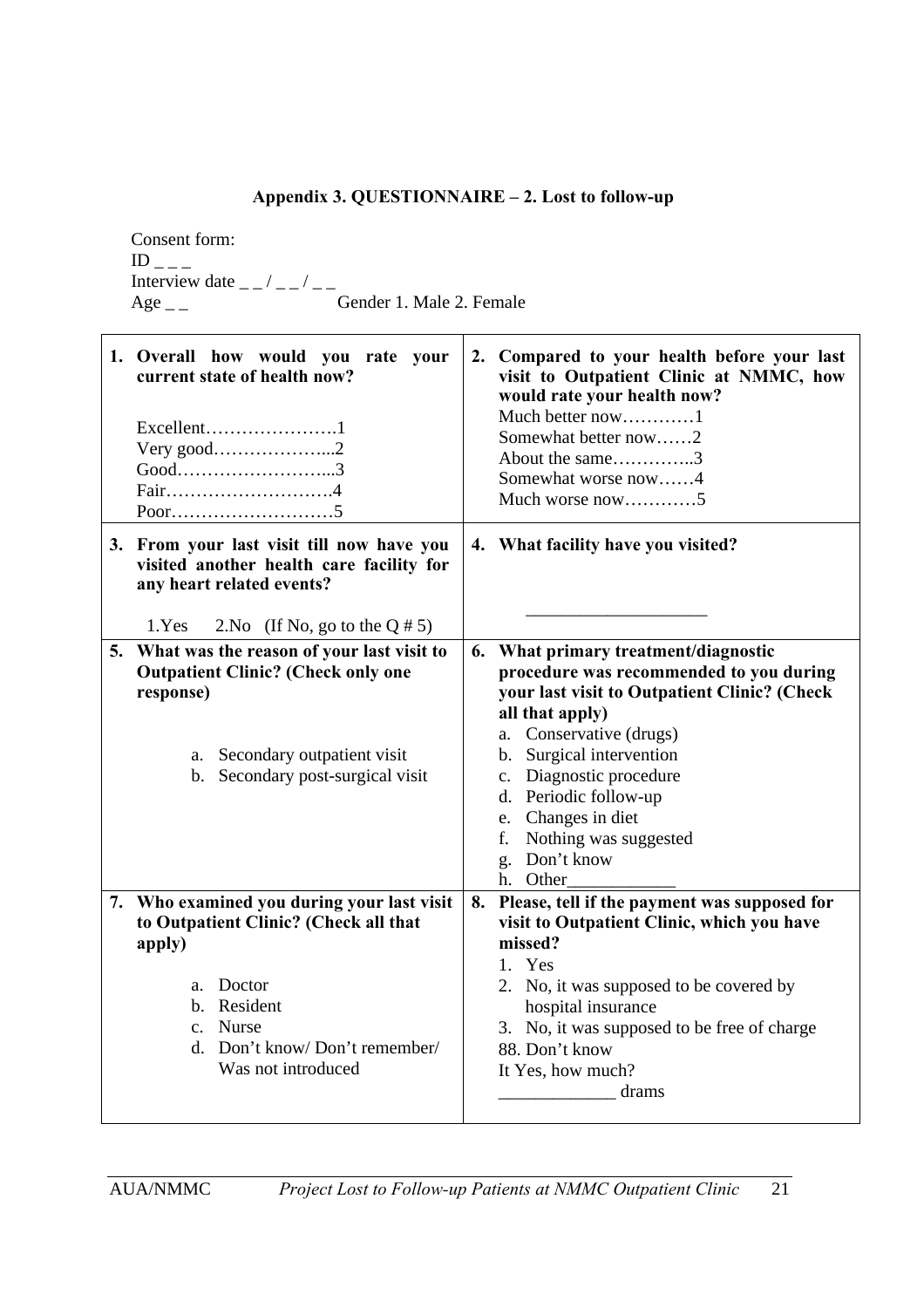|                                                             | 9. What is your perception of affordability<br>of services provided at NMMC?                                                                                                                                                                                                                                                                                                                                                                                                                             | 10. How would you assess the overall service<br>provided at Outpatient Clinic?     |  |
|-------------------------------------------------------------|----------------------------------------------------------------------------------------------------------------------------------------------------------------------------------------------------------------------------------------------------------------------------------------------------------------------------------------------------------------------------------------------------------------------------------------------------------------------------------------------------------|------------------------------------------------------------------------------------|--|
|                                                             | Acceptable price3                                                                                                                                                                                                                                                                                                                                                                                                                                                                                        | Excellent1<br>Very good2<br>$Good$ 3<br>Fair4                                      |  |
|                                                             | 11. How would you assess the patient-<br>provider communication skills of health<br>care providers at Outpatient Clinic?                                                                                                                                                                                                                                                                                                                                                                                 | 12. Would you refer to this Outpatient Clinic<br>again if needed?                  |  |
|                                                             |                                                                                                                                                                                                                                                                                                                                                                                                                                                                                                          | 1. Yes                                                                             |  |
|                                                             | Excellent1                                                                                                                                                                                                                                                                                                                                                                                                                                                                                               | 2. No                                                                              |  |
|                                                             | Very good2                                                                                                                                                                                                                                                                                                                                                                                                                                                                                               | 88. Don't know                                                                     |  |
|                                                             | $Good$ 3                                                                                                                                                                                                                                                                                                                                                                                                                                                                                                 |                                                                                    |  |
|                                                             | Fair4                                                                                                                                                                                                                                                                                                                                                                                                                                                                                                    |                                                                                    |  |
|                                                             |                                                                                                                                                                                                                                                                                                                                                                                                                                                                                                          |                                                                                    |  |
| a.<br>$\mathbf{c}$ .<br>$f_{\cdot}$<br>g.<br>h.<br>i.<br>j. | 13. What are the main reasons you did not come to follow-up? (Check all that apply)<br>The recommended treatment did not help<br>b. The recommended treatment/diagnostic procedure was expensive<br>The time was not convenient<br>Specify<br>e. I feel good and have no need to come to follow-up.<br>I was not satisfied from the service.<br>I did not tried the recommended treatment<br>I did not know that follow-up visit was recommended<br>I planned to come to follow-up later<br>Other reason |                                                                                    |  |
|                                                             |                                                                                                                                                                                                                                                                                                                                                                                                                                                                                                          |                                                                                    |  |
|                                                             |                                                                                                                                                                                                                                                                                                                                                                                                                                                                                                          | 14. What would you recommend to make services better at Outpatient Clinic at NMMC? |  |

## **Thank you for your participation!**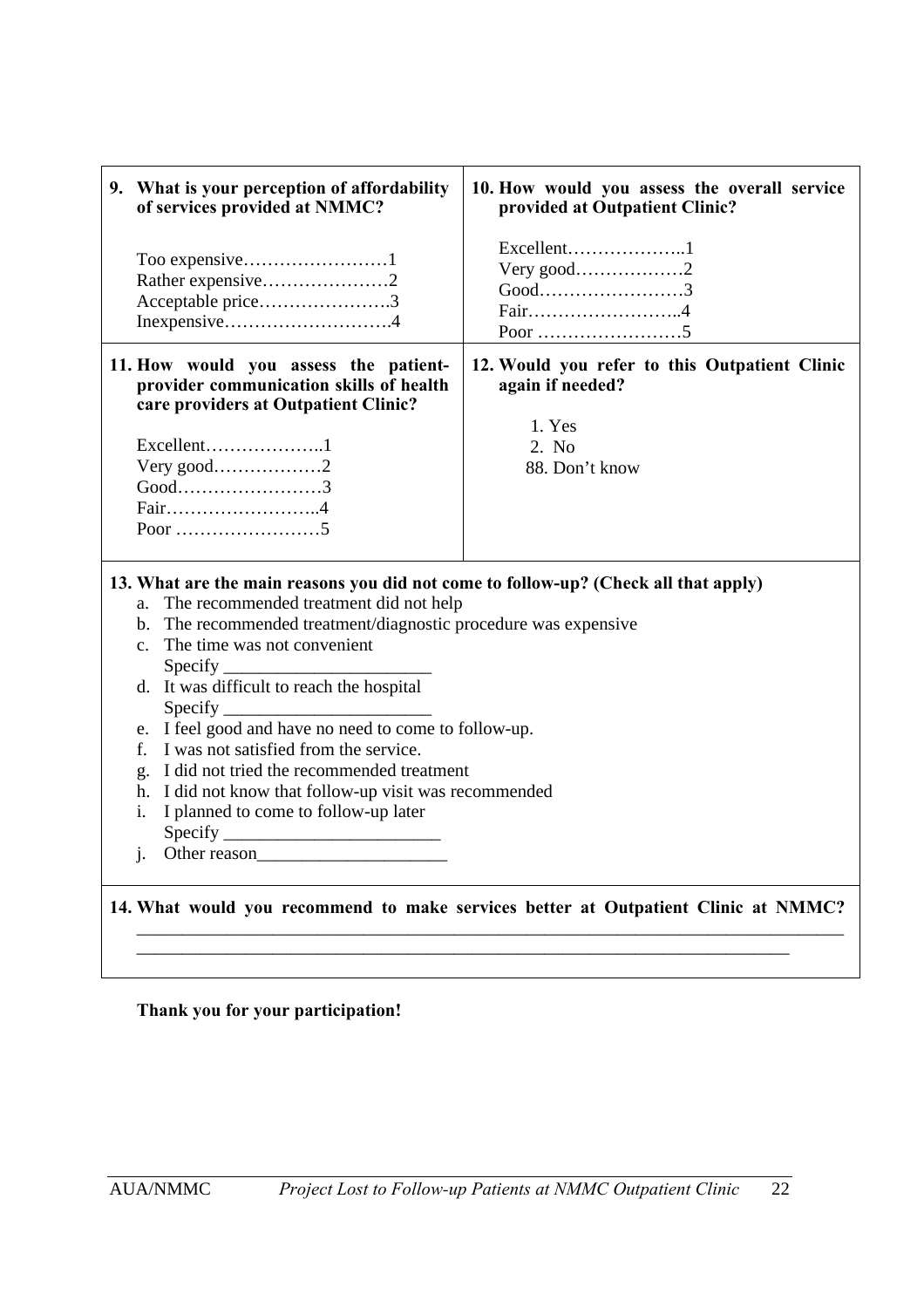# $\frac{1}{2}$  sungwelpell -2 (Slimwq w wjghu subplywjwgwo hhywunalpell

*<u>Kuuututuuunpuutektuudekseed</u>* 

| 1. Ընդհանուր առմամբ Դուք                                                                                                                                                                                                                                                                                            | 2. Ինչպե`ս կգ նահատեիք Ձեր առողջությունը                                                                                                                                                                              |
|---------------------------------------------------------------------------------------------------------------------------------------------------------------------------------------------------------------------------------------------------------------------------------------------------------------------|-----------------------------------------------------------------------------------------------------------------------------------------------------------------------------------------------------------------------|
| ինչպե`ս                                                                                                                                                                                                                                                                                                             | hիմա hամեմատած Ձեր առողջության hետ                                                                                                                                                                                    |
| կգ նահատեիք Ձեր առողջական վիճակը                                                                                                                                                                                                                                                                                    | մինչև Ձեր վերջին այցը ՆՄԲԿ-ի Ամբուլատոր                                                                                                                                                                               |
| $h$ $h$ $u$ :                                                                                                                                                                                                                                                                                                       | $I_1$ ինիկա:                                                                                                                                                                                                          |
| Q                                                                                                                                                                                                                                                                                                                   | Շատ ավելի լավ, քան մինչև այցը 1                                                                                                                                                                                       |
| Cuun [uu]2                                                                                                                                                                                                                                                                                                          | npn2 չափով ավելի լավ, քան մինչև այցը 2                                                                                                                                                                                |
| Luu3                                                                                                                                                                                                                                                                                                                | Այժմ գ րեթե նույնը, ինչ մինչև այցը 3                                                                                                                                                                                  |
| Upphu4                                                                                                                                                                                                                                                                                                              | $\Omega$ pn / suuhnd uuduh duun, puuu uhusu uygp4                                                                                                                                                                     |
| $\frac{1}{2}$ $\frac{1}{2}$ $\frac{1}{2}$ $\frac{1}{2}$ $\frac{1}{2}$ $\frac{1}{2}$ $\frac{1}{2}$ $\frac{1}{2}$ $\frac{1}{2}$ $\frac{1}{2}$ $\frac{1}{2}$ $\frac{1}{2}$ $\frac{1}{2}$ $\frac{1}{2}$ $\frac{1}{2}$ $\frac{1}{2}$ $\frac{1}{2}$ $\frac{1}{2}$ $\frac{1}{2}$ $\frac{1}{2}$ $\frac{1}{2}$ $\frac{1}{2}$ | Շատ ավելի վատ, քան մինչև այցը 5                                                                                                                                                                                       |
| 3. Qun վunջին այցից hunn մինչև hիմաԴուք<br>$\psi$ այցելե՝ լեք այլ բուժհաստատություն սրտի<br>հետ կապված որևէ խնդիրով:<br>1. Uyn $2.\Omega_2$ (Upan n <sub>2</sub> , wunghp hupp # 5)                                                                                                                                 | 4. $\mathbf{h}$ 'նչ բուժհաստատություն եք այցելել:                                                                                                                                                                     |
| 5. Ո`րն էր Ձեր Ամբուլատոր կլինիկա<br>կատարած վերջին այցի նպատակը։<br>( Նշել միայն մեկ պատասխան)<br>կրկնակի ամբուլատոր այց<br>a.                                                                                                                                                                                     | 6. $\mathbf{b}$ 'uz www.<br>միջամտություն էին խորհուրդ տվել Ձեզ Ձեր<br>Ամբուլատոր կլինիկա կատարած վերջին այցի<br>ժամանակ։ (Նշել բոլոր հնարավոր<br>պատասխանները)<br>Դեղորայքի ընդունում<br>a.                          |
| Կրկնակի հետ-վիրահատական այց<br>b.                                                                                                                                                                                                                                                                                   | վիրահատական միջամտություն<br>$\mathbf{b}$ .<br>Ախտորոշիչ միջամտություն<br>c.<br>կանոնավոր հետագ ա այցելություն<br>d.<br>Ոչինչ խորհուրդ չի տրվել<br>e.<br>Չեմ հիշում<br>f.<br>$U_{\rm J}$ $\qquad \qquad \qquad$<br>g. |
| 7. Ո`վ քննեց Ձեզ Ձեր Ամբուլատոր կլինիկա                                                                                                                                                                                                                                                                             | 8. Ivunnul uu muuqup, mpnynp Դուք պետք է                                                                                                                                                                              |
| կատարած վերջին այզի ժամանակ: (Նշել                                                                                                                                                                                                                                                                                  | վճարեի`ք Ամբուլատոր կլինիկայի այն այցի                                                                                                                                                                                |
| բոլոր հնարավոր պատասխանները)                                                                                                                                                                                                                                                                                        | hամար, որին Դուք չներկայացաք:                                                                                                                                                                                         |
| Բժիշկը                                                                                                                                                                                                                                                                                                              | 1. $U_{\text{1}}$                                                                                                                                                                                                     |
| a.                                                                                                                                                                                                                                                                                                                  | Ոչ, այն ծածկվելու էր հիվանդանոցային                                                                                                                                                                                   |
| b. Ռեզիդենտ/պրակտիկանտ                                                                                                                                                                                                                                                                                              | ապահովագ րությամբ                                                                                                                                                                                                     |
| Pnidpnijnn                                                                                                                                                                                                                                                                                                          | 3. Ոչ, այն ձրի էր լինելու                                                                                                                                                                                             |
| c.                                                                                                                                                                                                                                                                                                                  | 88. Չգ իտեմ                                                                                                                                                                                                           |
| Qui hutuunu/Qui hhanu/Quunuquuquud                                                                                                                                                                                                                                                                                  | Եթե այո, ապա ինչքա`ն                                                                                                                                                                                                  |
| d.                                                                                                                                                                                                                                                                                                                  | դրամ                                                                                                                                                                                                                  |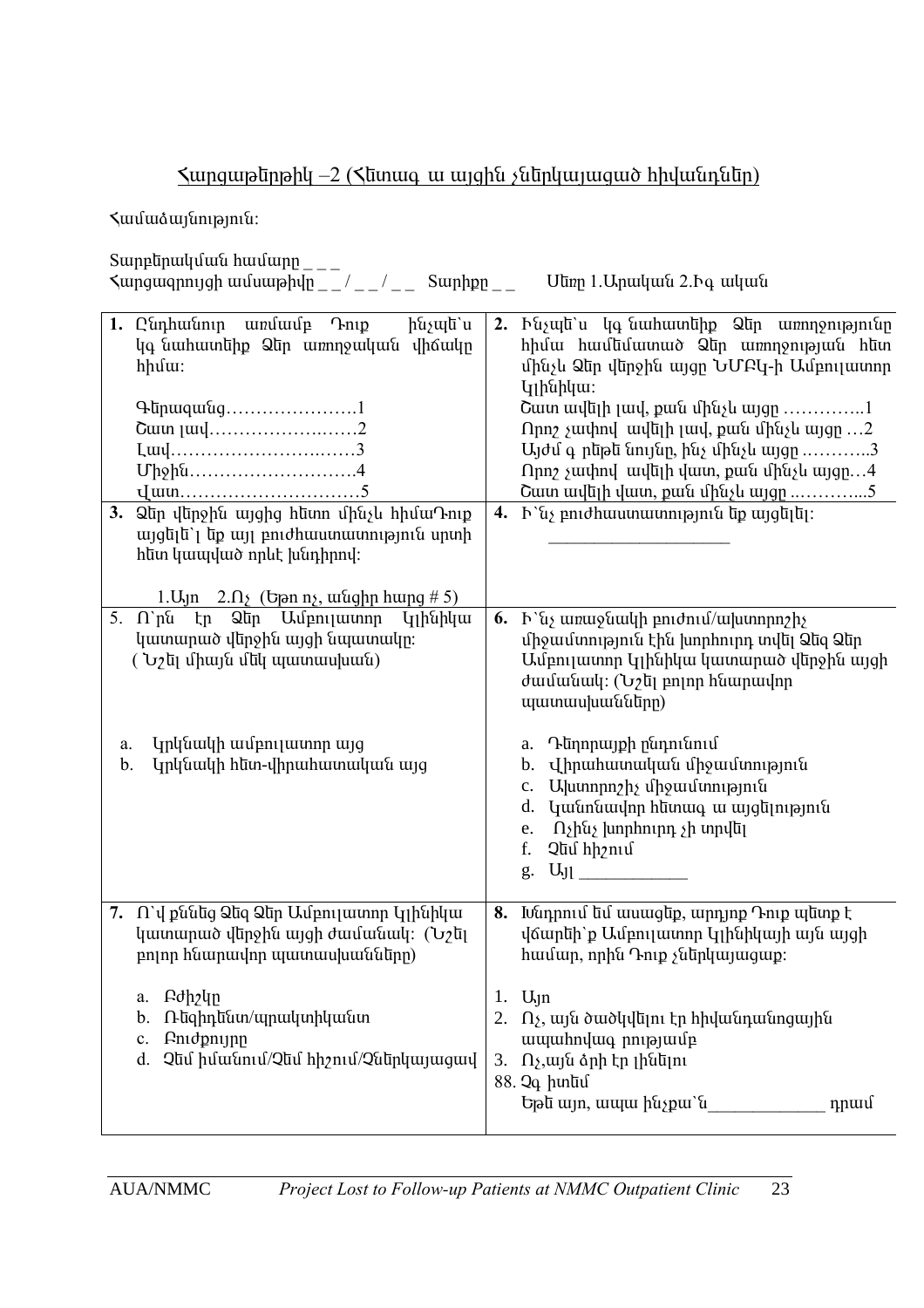| 9. Ինչպե`ս եք Դուք ընկալում ՆՄԲԿ-ի<br>ծառայությունների մատչելիությունը։                                                                                                                                                                                                                                                                                                                                                                                                                                                                                                                                                                                                              | 10. Ինչպե`ս կգ նահատեիք Ամբուլատոր կլինիկայի<br>ծառալություններն ընդհանուր առմամբ:                                       |  |  |  |
|--------------------------------------------------------------------------------------------------------------------------------------------------------------------------------------------------------------------------------------------------------------------------------------------------------------------------------------------------------------------------------------------------------------------------------------------------------------------------------------------------------------------------------------------------------------------------------------------------------------------------------------------------------------------------------------|--------------------------------------------------------------------------------------------------------------------------|--|--|--|
| Բավականին թանկ2<br>Ընդունելի արժեք3                                                                                                                                                                                                                                                                                                                                                                                                                                                                                                                                                                                                                                                  | Գերազանց 1<br>Cuun [uu] 2<br>Luu[ 3<br>Միջին 4                                                                           |  |  |  |
| 11. Ինչպե`ս կգ նահատեիք Դուք հիվանդ-<br>աշխատող փոխհարաբերությունները<br>Ամբուլատոր կլինիկայի<br>բուժաշխատողների կողմից։<br>Գերազանց 1<br>Cuun [uu] 2<br>Luu 3<br>Upphu 4                                                                                                                                                                                                                                                                                                                                                                                                                                                                                                            | 12. Անհրաժեշտության դեպքում Դուք կրկին<br>կդիմեի՝ քայս Ամբուլատոր կլինիկա։<br>1. $U_1$ n<br>2. $\Omega$<br>88. $Qq$ իտեմ |  |  |  |
| 13. Որո`նք են պատճառները, որ Դուք չներկայացաք Ձեր հետագ ա այցին։ (Նշել բոլոր հնարավոր<br>պատասխանները)                                                                                                                                                                                                                                                                                                                                                                                                                                                                                                                                                                               |                                                                                                                          |  |  |  |
| Unuyunuud pnidniun soq utiq<br>a.<br>Առաջարկված բուժումը /ախտորոշիչ միջամտությունը թանկ էր<br>$\mathbf{b}$ .<br>Ժամանակը հարմար չէր<br>c.<br><b>Puguing</b><br>d. Shywunuung hwuutin ndywn tn<br>Բացատրել<br>e. Luul tu qq nu lu luuphp snu tu htunuq u uyghu q uqnu<br>$\Phi$ nh $\phi$ undung an upper that the purished that the purished that the purished that the purishes of the purishes of the purishes of the purishes of the purishes of the purishes of the purishes of the purishes of the pur<br>f.<br>Unuyunlulud pnidniun sunnatigh<br>g.<br>h. Ես չգ իտեի, որ հետագ ա այց էր նշանակվել<br>Ես պլանավորել էի ավելի ուշ գ ալ հետագ ա այցի<br>1.<br>Բացատրել<br>$\cdot$ |                                                                                                                          |  |  |  |
| 14. Ի`նչ խորհուրդ կտայիք ՆՄԲԿ-ի Ամբուլատոր կլինիկայի ծառայությունները լավացնելու համար։                                                                                                                                                                                                                                                                                                                                                                                                                                                                                                                                                                                              |                                                                                                                          |  |  |  |
|                                                                                                                                                                                                                                                                                                                                                                                                                                                                                                                                                                                                                                                                                      |                                                                                                                          |  |  |  |

Շնորհակալություն մասնակցության համար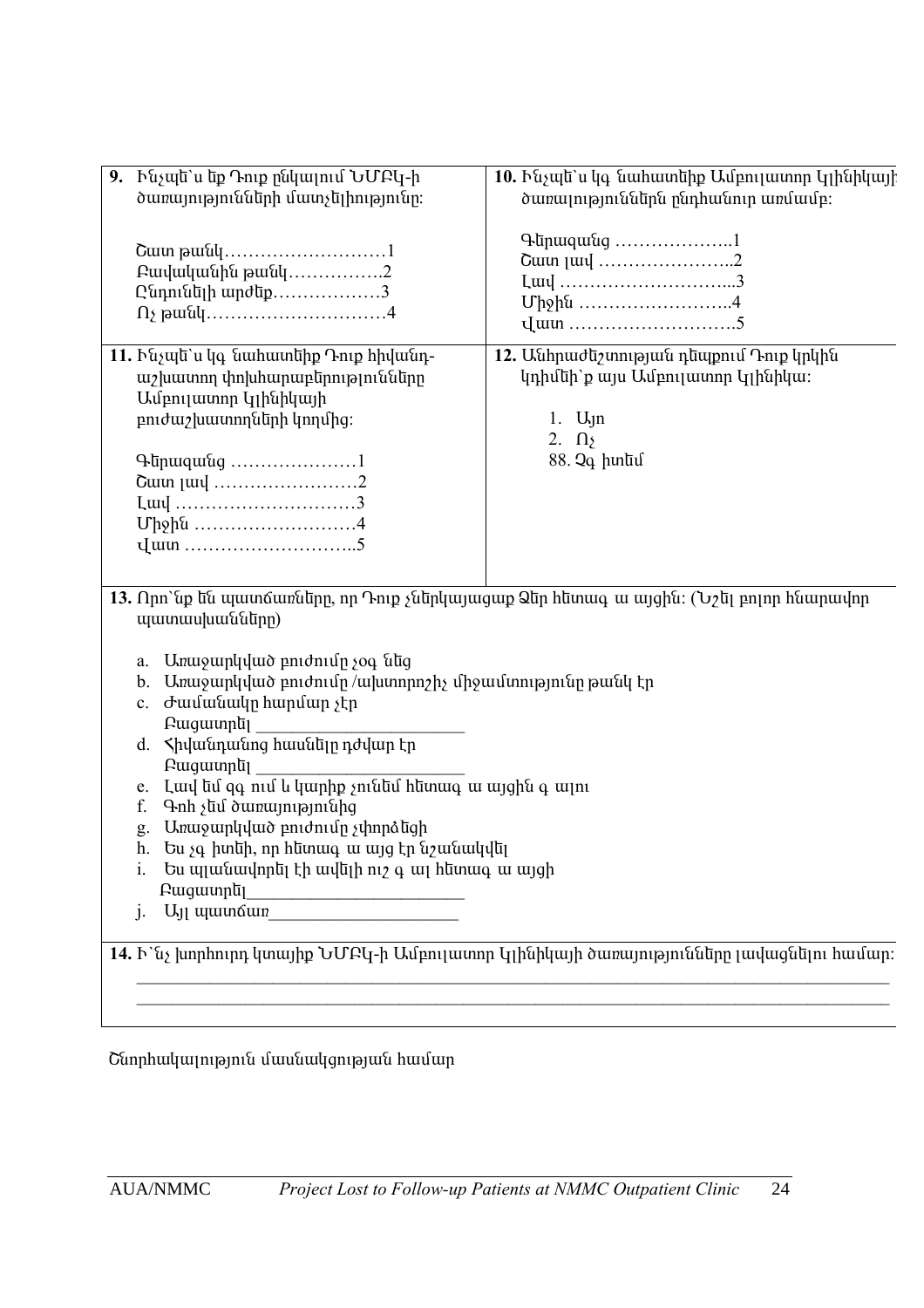#### **Appendix 4. Stata output for sample size calculation**

. sampsi 0.90 0.65, p(0.8) r(0.25) Estimated sample size for two-sample comparison of proportions Test Ho:  $p1 = p2$ , where p1 is the proportion in population 1 and p2 is the proportion in population 2 Assumptions: alpha =  $0.0500$  (two-sided) power =  $0.8000$  $p1 = 0.9000$  $p2 = 0.6500$  $n2/n1 = 0.25$ Estimated required sample sizes:  $nl = 112$  $n2 = 28$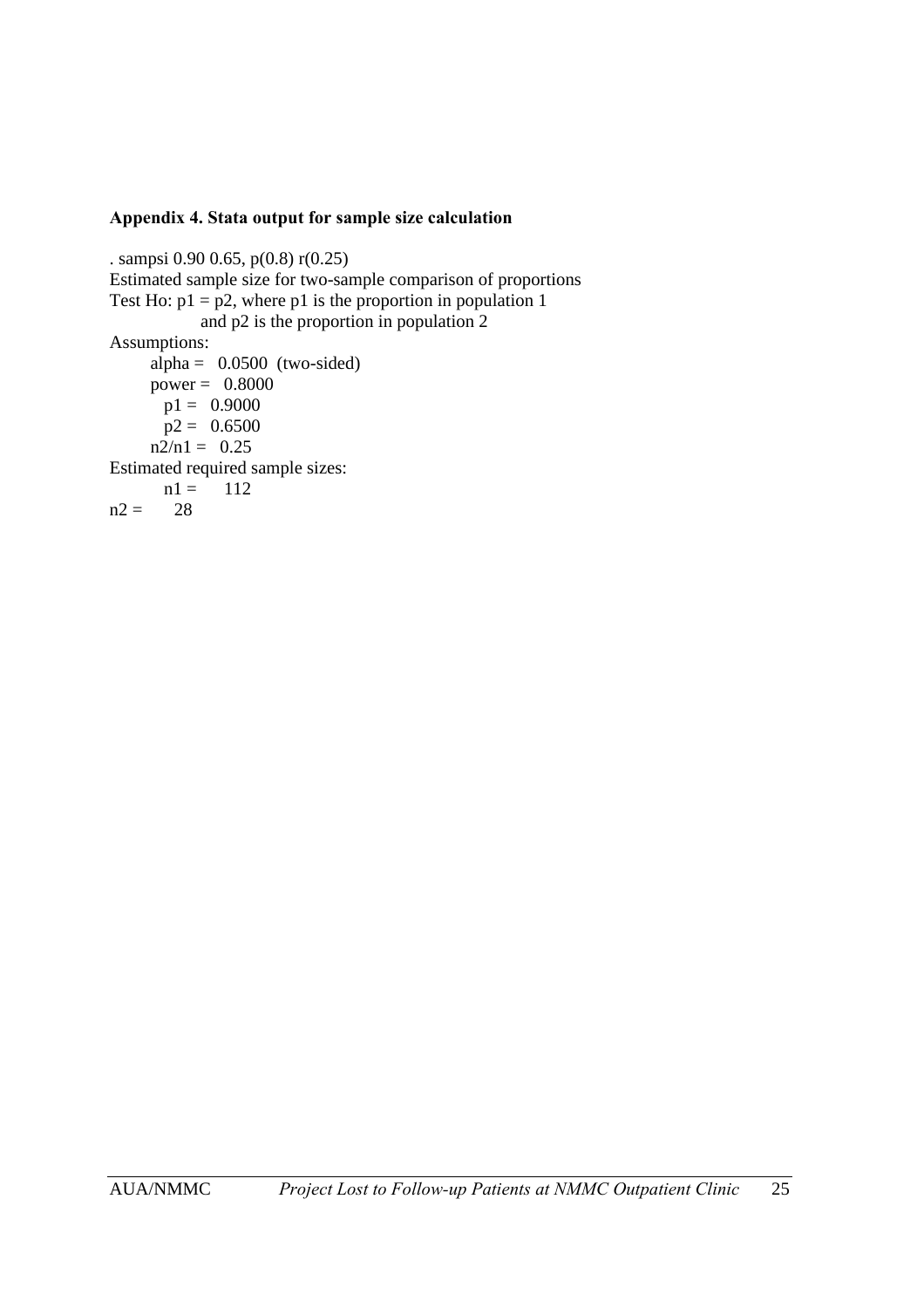#### **Appendix 5. Consent form**

#### American University of Armenia Department of Public Health INSTITUTIONAL REVIEW BOARD/COMMITTEE ON HUMAN RESEARCH **CONSENT FORM TEMPLATE**

Research on Lost to Follow-up of Patients at Nork Marash Medical Center

Hello! I'm Lusine Abrahamyan. I'm from American University of Armenia. I'm doing a study as a part of my course assignment. The aim of this study is to explore the causes predisposing to losses to follow-up at Nork Marash Medical Center. Your telephone number was taken from that center, but this is an independent investigation. You have been contacted because I had the information that you have been recommended a follow up later after your last visit to this hospital. I'm interested if you have already visited the hospital for the follow-up? (Select the appropriate questionnaire depending on the answer).

I'm going to ask you some questions related to your health, the services provided in this hospital *and the reason why you did not go there for follow-up* (for only drop-out patients). I want to assure you that your answers will contribute to the further development of follow-up service in this hospital. This will take from you at about 5-7 minutes. You can refuse to participate or to answer any question you feel uncomfortable. This is voluntary survey and you can stop the interview at any time you want. Every effort will be made to protect the confidentiality of the information provided insofar as it is legally possible. It will not affect on your further treatment at this hospital. I can provide you the contact of a person you will be interested in the research or in the case of any question (Michael Thompson, American University of Armenia. Telephone (374 1) 51 25 12).